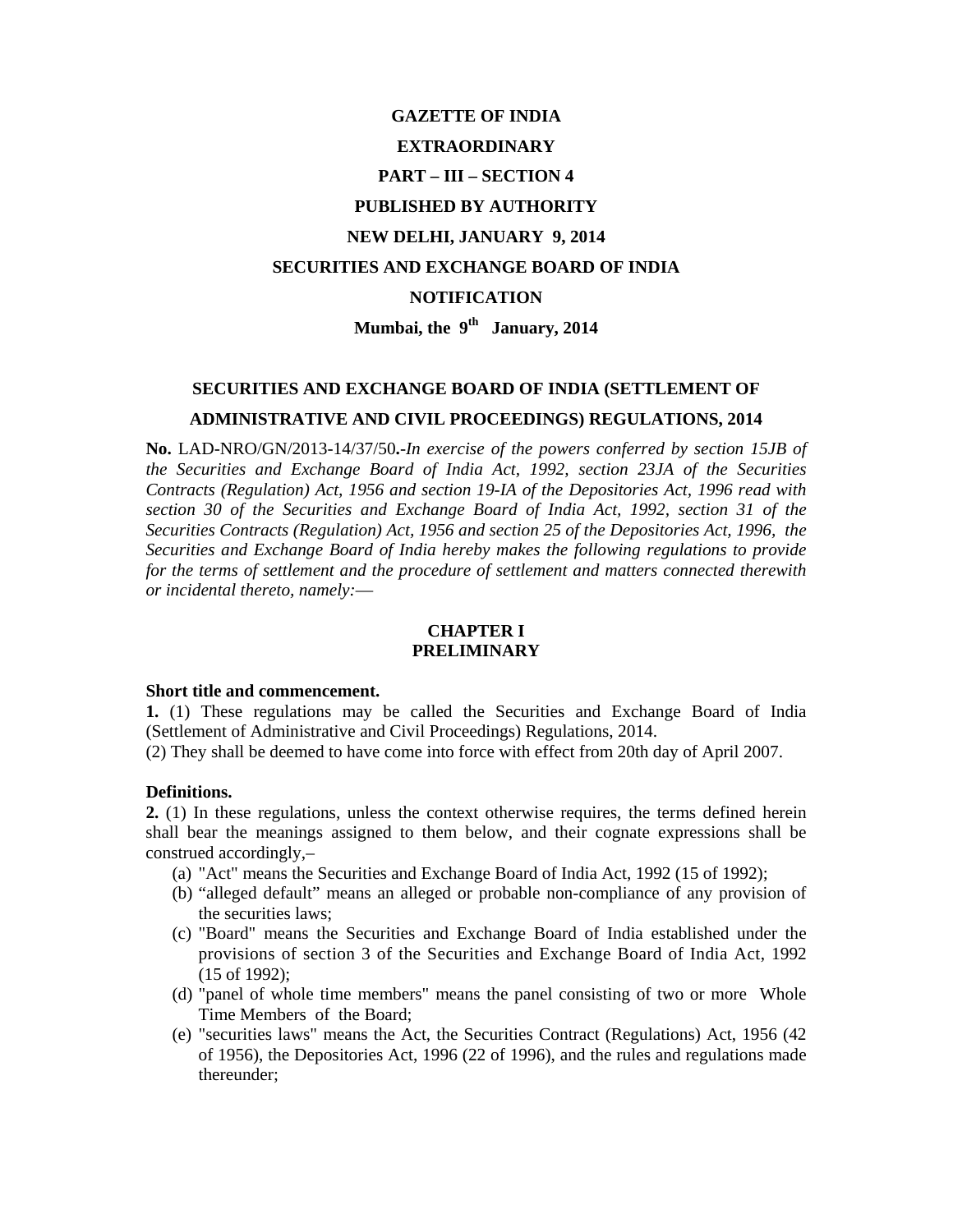- (f) "specified proceedings" means the proceedings which have been initiated or may be initiated under section 11, section 11B, section 11D, sub-section (3) of section 12 or section 15-I of the Act or section 12A or section 23-I of the Securities Contracts (Regulation)Act, 1956 or section 19 or section 19H of the Depositories Act, 1996, as the case may be;
- (g) "specified" means specified by the Board through circulars or guidelines;
- (h) "Tribunal" means the Securities Appellate Tribunal established under section 15K of the Securities and Exchange Board of India Act, 1992.

(2) Words and expressions used and not defined in these regulations but defined in the Act, the Companies Act, 1956, the Securities Contracts (Regulation) Act, 1956 and the Depositories Act, 1996 or any rules or regulations made thereunder shall have the same meanings respectively assigned to them in those Acts, rules or regulations made thereunder or any statutory modification or re-enactment thereto.

#### **CHAPTER II APPLICATION FOR SETTLEMENT**

#### **Application.**

**3.** (1) A person, against whom any specified proceedings have been initiated or may be initiated, may make an application to the Board in the Form specified in Part-A of the Schedule-I:

 Provided that any person who proposes to dispose of any proceedings with regard to defaults under securities laws, pending before the Tribunal or a court, wherein the Board is a party may also file the settlement proposal in the Form as specified in Part-A of the Schedule-I.

(2) The application made under sub-regulation (1) shall be accompanied by a non-refundable application fee as specified in Part-B and the undertakings and waivers as specified in Part-C of the Schedule-I:

 Provided that the rejection of the application shall not affect the continued validity of the undertakings and waivers and the Board or the applicant, subject to the undertakings and waivers, shall be free to resort to legal recourse as may be available under law.

(3) The applicant shall make full and true disclosures in the application in respect of the alleged default(s):

 Provided that the facts established against the applicant or admitted by him in any ongoing or concluded proceedings with respect to the same cause of action, under any law, shall be deemed to be admitted by the applicant in respect of the proceedings proposed to be settled.

(4) The applicant shall make one application for settlement of all the proceedings that have been initiated or may be initiated in respect of the same cause of action:

 Provided that an applicant, who has applied for compounding of an offence before a court for the same cause of action related to the specified proceedings, shall, within thirty days from the date of making the application, make an application under sub-regulation (1) in respect of the specified proceedings.

(5) An application that is not complete in all respects or does not conform to the requirements of these regulations shall be returned.

(6) The applicant whose application has been returned under sub- regulation (5) may, within fifteen days from the date of communication of the rejection, submit the revised application that conforms to the requirements of these regulations: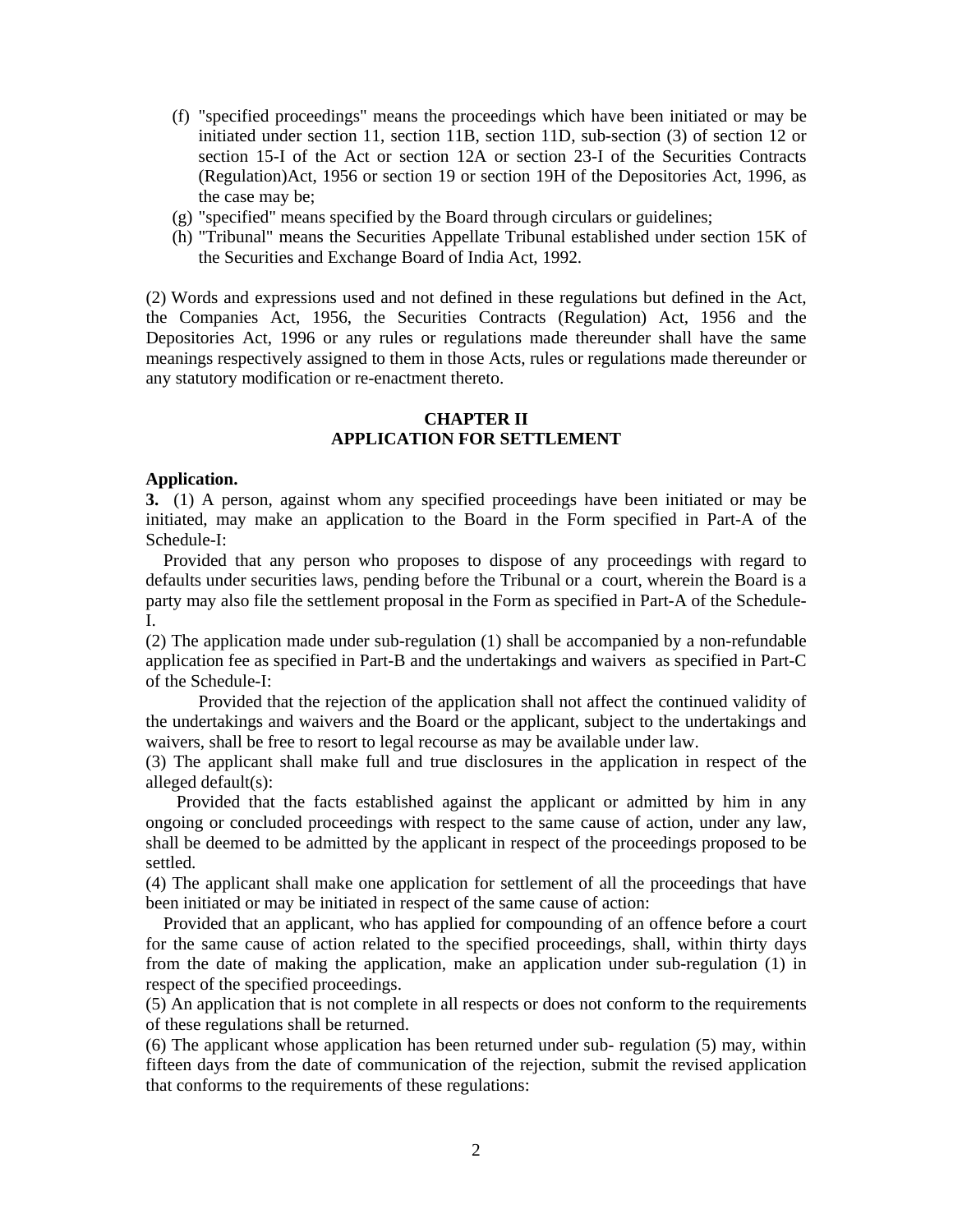Provided that no further opportunity shall be given to the applicant to make an application in respect of the alleged default.

(7) Where the applicant is an association or a firm or a body corporate, the application and undertakings and waivers shall be executed by the person in charge of, and responsible for the conduct of the business of such firm or association, or body corporate and the same shall bind the firm or association, the body corporate and any officer who is in default.

Explanation.- For the purpose of this sub-regulation, the expression 'officer who is in default' has the same meaning as provided in sub-section (60) of section 2 of the Companies Act, 2013.

(8) An application for settlement of defaults related to disclosures, shall be made after making the required disclosure.

### **Limitation.**

**4.** (1) No application in respect of any specified proceedings pending with the Board shall be considered if it is made after sixty days from the date of service of the notice to show cause or supplementary notice(s) to show cause**,** whichever is served later.

 (2) Notwithstanding anything contained in sub-regulation (1), the panel of whole time members may condone the delay, if it is satisfied that there was sufficient cause for not filing the application within the period specified in sub-regulation (1).

(3)The provisions of this regulation shall not apply in the case of proceedings pending before the Tribunal or any court.

#### **CHAPTER III SCOPE OF SETTLEMENT**

#### **Scope of settlement proceedings.**

**5.** (1) No application for settlement of any specified proceedings shall be considered, if:

- (a) the alleged default was committed within a period of twenty four calendar months from the date of the last settlement order where the applicant was a party;
- (b) an earlier application with regard to the same alleged default had been rejected;
- (c) the applicant has been party to two settlement orders during the period of thirty six calendar months, prior to the date of the application;
- (d) the audit or investigation or inspection, if any, in respect of any alleged default, is not complete.

(2) A specified proceeding, shall not be settled, if it involves any of the following defaults, namely,-

- (a) defaults involving insider trading and communication of unpublished price sensitive information in contravention of the provisions of the Act and the regulations made thereunder;
- (b) fraudulent and unfair trade practices including front running, which in the opinion of the Board are serious and have a market wide impact or have caused substantial losses to or affect the rights of investors in securities, especially retail investors and small shareholders:

 Provided that where the applicant has made or intends to make good the losses due to the investors, his application may be considered.

Explanation.- For the purpose of this clause, the expression ' front running' means usage of non-public information to directly or indirectly, buy or sell securities or enter into options or futures contracts, in advance of a substantial order, on an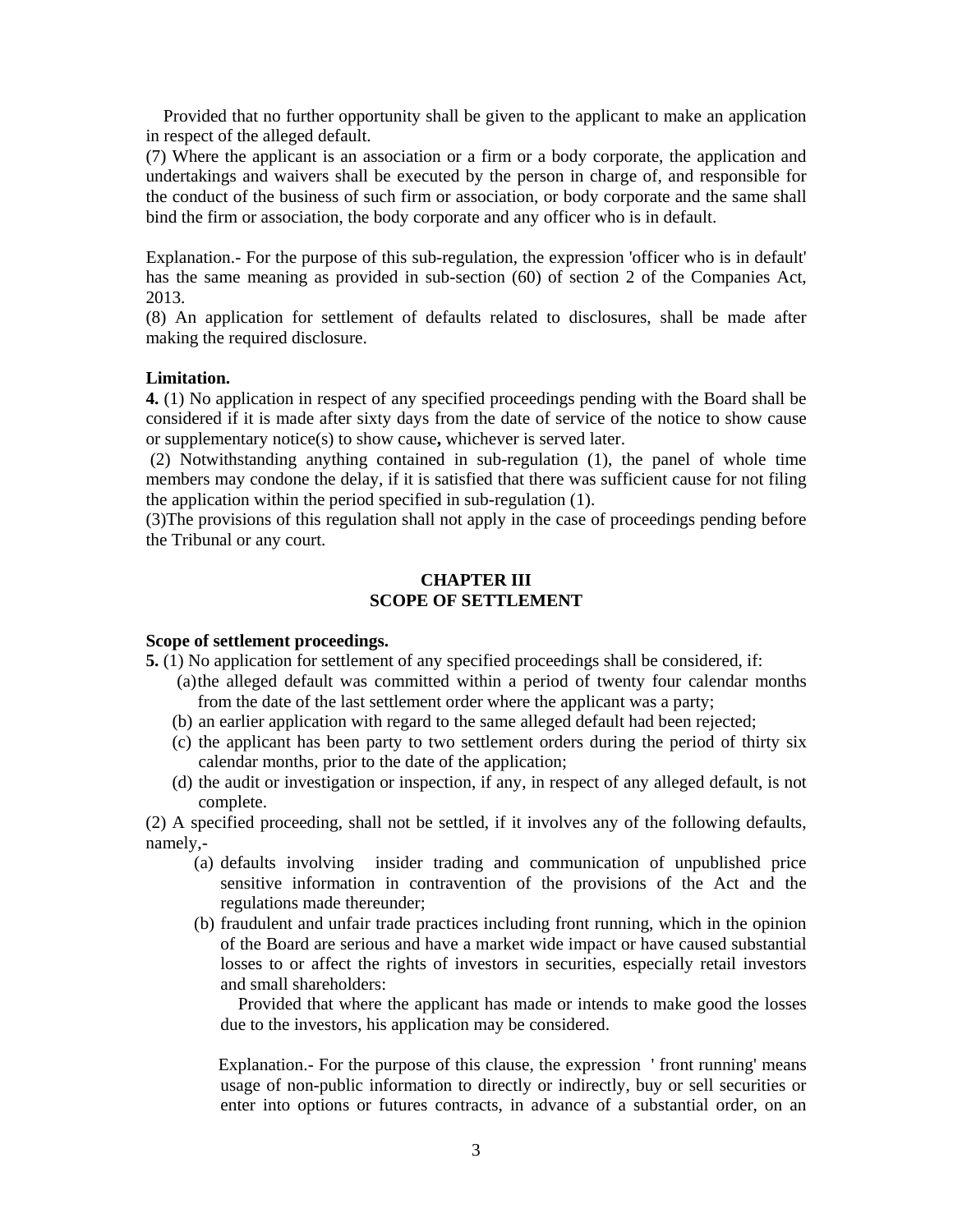impending transaction, in the same or related securities or futures or options contracts, in anticipation that when the information becomes public; the price of such securities or contracts may change;

- (c) failure to make an open offer in accordance with the provisions of the Act and the regulations made thereunder, except where the applicant agrees to make the open offer or where the Board is of the opinion that the making of the open offer would not be beneficial to the shareholders or is infructuous;
- (d) defaults or manipulative practices by mutual funds, alternative investment funds, collective investment schemes and their sponsors or asset management companies, collective investment management company, managers, trustees that result in substantial losses to investors, except in cases where the applicant has compensated the investors for the losses, to the satisfaction of the Board;
- (e) failure to redress investor grievances to the satisfaction of the Board, except where the alleged default is with regard to delayed redressal;
- (f) failure, by issuers of securities or entities who invite investment, to make material disclosures in offer documents as required under the relevant regulations framed by the Board;
- (g) raising of monies by issuance of securities or pooling of funds, in violation of securities laws where the remedy is refund of such monies;
- (h) non-compliance of notices and summons issued by the Board or summons issued by the adjudicating officer;
- (i) non-compliance of any order or direction passed under the securities laws.

(3) Notwithstanding anything contained in this regulation, where the applicant makes out adequate grounds in his application, the settlement of proceedings in respect of the defaults referred to in sub-regulation (2) may be considered in the interest of the investors and the development and regulation of securities market:

 Provided that the reasons for settlement of such proceeding shall be recorded in writing. (4) Nothing contained in these regulations shall be construed to preclude the panel of whole time members to reject any application in respect of specified proceedings involving the defaults referred to in clauses (a),  $(g)$ , (h) and (i) of sub-regulation (2) without examination by the internal committee or the high powered advisory committee.

### **Withdrawal of application.**

**6.** (1) An application may be withdrawn at any time prior to the communication of the decision of the panel of whole time members under regulation 14.

(2) An applicant who withdraws an application under sub-regulation (1) shall not be permitted to make another application in respect of the same default.

### **Effect of pending application on the specified proceedings.**

**7.** (1) Filing of an application for settlement of any specified proceedings shall not affect continuance of the proceedings except that the passing of the final order shall be in abeyance till the application is disposed of.

(2) Where the application is filed in case of proceedings that may be initiated against the applicant, such proceedings shall not be initiated till the application is rejected or withdrawn.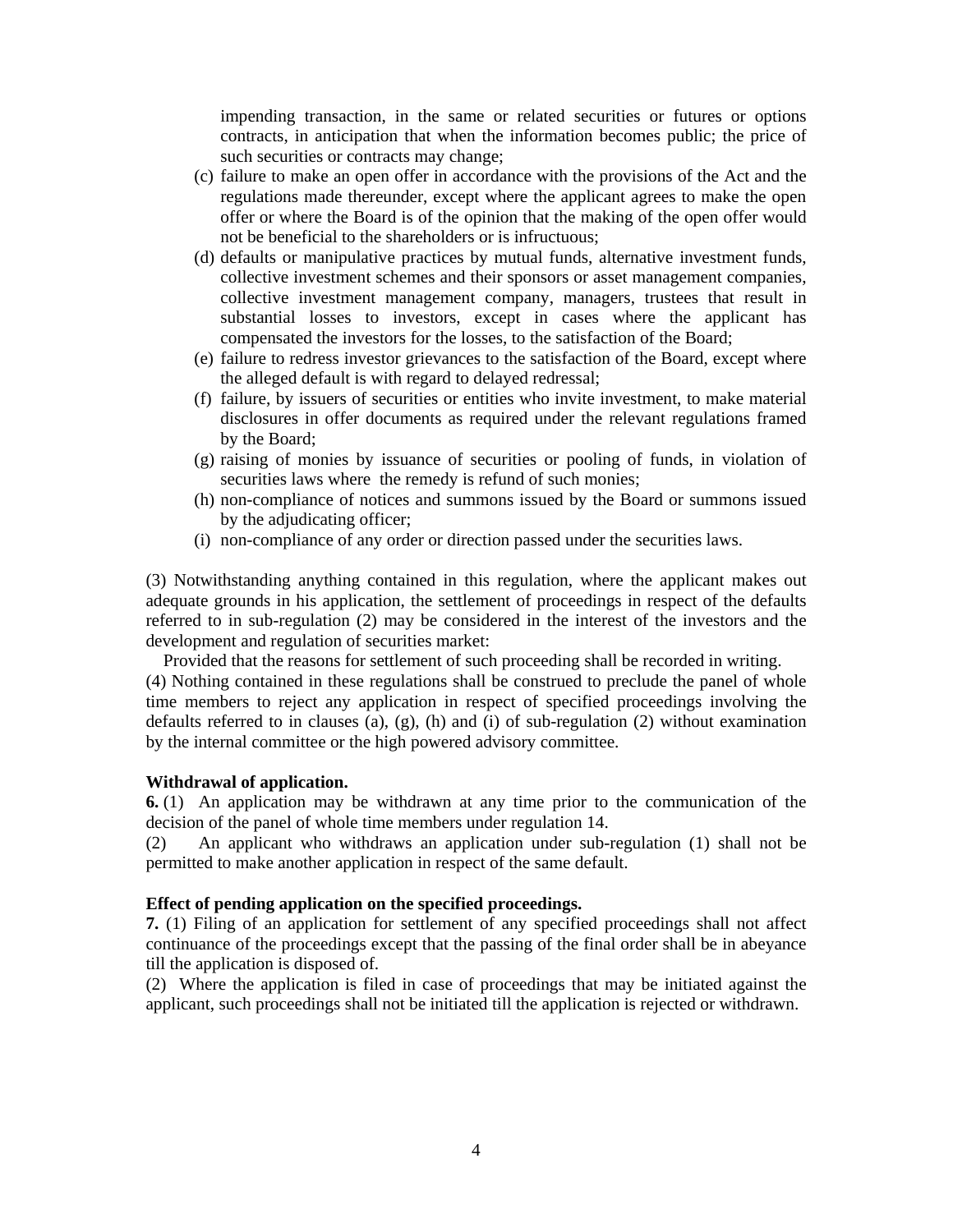### **CHAPTER IV TERMS OF SETTLEMENT**

#### **Settlement terms.**

**8**. (1) The settlement terms may include a settlement amount and/or non-monetary terms, in accordance with the guidelines specified in Schedule-II.

- (2) The non-monetary terms may include appropriate directions, such as:
	- (a)Voluntary suspension of certificate of registration or closure of business for a specified period;
	- (b)Removal from Management;
	- (c)Direction in the nature of disgorgement, where it is possible to identify the investors who have incurred losses on account of the action or inaction of the applicant;
	- (d)Debarment of certain individuals from acting as a partner or officer or director of an intermediary or as an officer or director of a company that has a class of securities regulated by the Board, for specified periods;
	- (e)Cancellation of securities and reduction in share holding where the securities are issued fraudulently including cancellation of bonus shares received on such securities, if any, and re-imbursement of any dividends received, etc;
	- (f) Voluntary lock-in of securities;
	- (g)Implementation of enhanced policies and procedures to prevent future securities laws violations as well as direction to appoint or retain an independent consultant to review policies and procedures;
	- (h)Direction to provide enhanced training and education to employees of intermediaries;
	- (i) Directions relating to internal audit and reporting requirements;
	- (j) Any other directions that may be issued by the Board under the securities laws in the interest of the investors.

(3) The settlement amount, excluding the legal costs and disgorgement amount, shall be credited to the Consolidated Fund of India.

(4) The legal costs, if any, forming part of the settlement amount shall be credited to the Securities and Exchange Board of India General Fund.

(5) The amount of ill-gotten profits made or losses avoided by the applicant that may be disgorged as part of the settlement terms, shall be credited to the Investor Protection and Education Fund of the Board.

### **Factors to be considered to arrive at the settlement terms.**

**9.** While arriving at the settlement terms, the Board shall also consider such factors including but not limited to the following:

- (a) conduct of the applicant in the investigation;
- (b) the role played by the applicant in case the alleged default is commited by a group of persons;
- (c) nature, gravity and impact of alleged defaults;
- (d) whether any other proceeding against the applicant for non-compliance of securities laws is pending or concluded;
- (e) whether the alleged default is minor or major in nature;
- (f) the extent of amount of harm and/or loss to investors' and/or gain by the applicant;
- (g) processes which have been introduced since the alleged default to minimize future defaults or lapses;
- (h) compliance schedule proposed by the applicant;
- (i) economic benefits accruing to any person from the non-compliance or delayed compliance;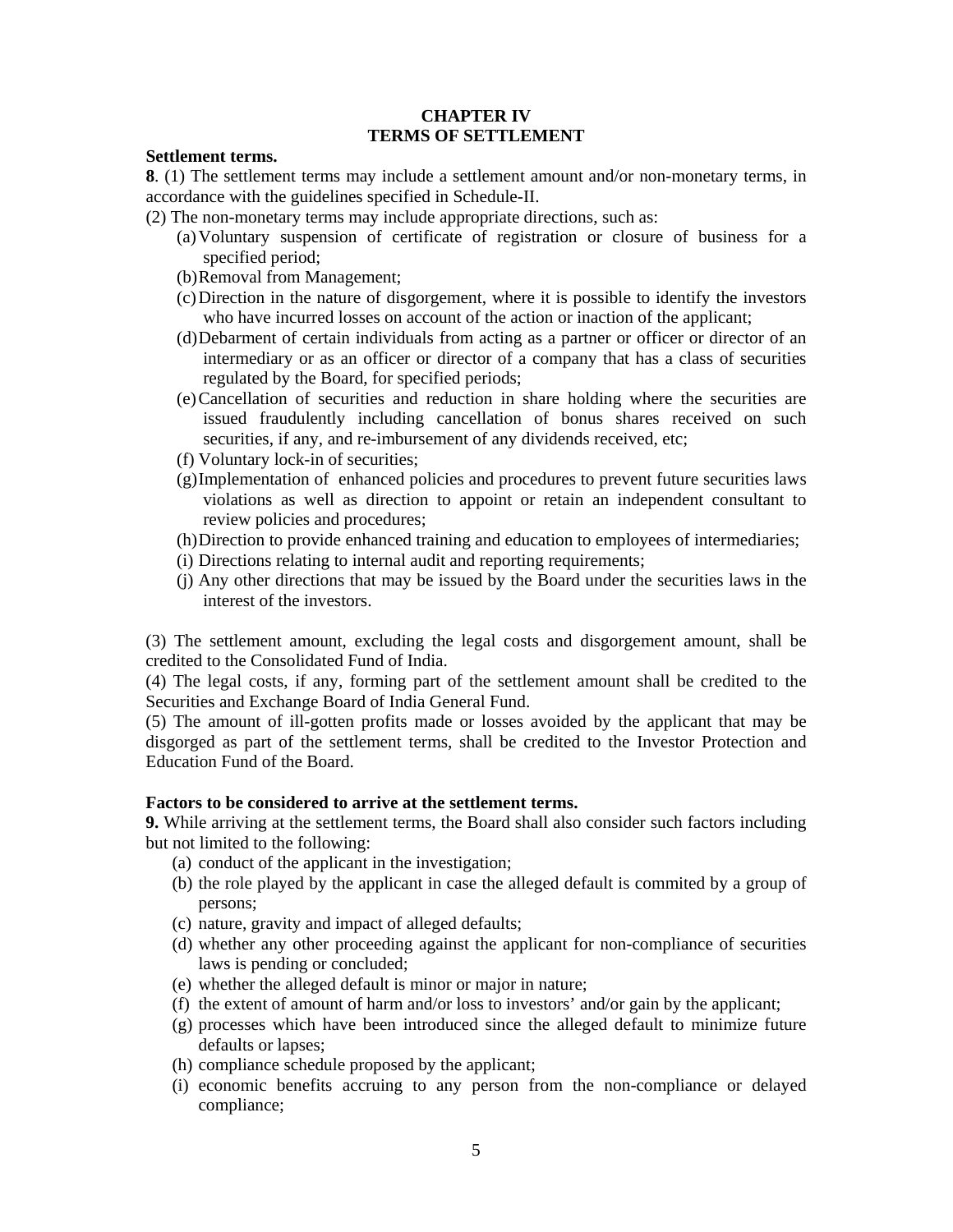- (j) conditions which are necessary to deter future non-compliance by the same or another person;
- (k) satisfaction of claim of investors regarding payment of money due to them or delivery of securities to them;
- (l) whether the applicant has undergone any other enforcement action for the same violation;
- (m) any other factors necessary in the facts and circumstances of the case.

### **CHAPTER V COMMITTEES**

#### **High powered advisory committee.**

**10.** (1) The Board shall constitute a high powered advisory committee for consideration and recommendation of the terms of settlement.

(2) The high powered advisory committee shall consist of a retired Judge of a High Court and three external experts having expertise in securities market or in matters connected therewith or incidental thereto.

(3) The quorum of the high powered advisory committee shall be of three members.

(4) The term of the members of the high powered advisory committee shall be three years which may be extended for a further period of two years.

(5) The high powered advisory committee shall conduct its meetings in the manner specified by the Board in this regard.

#### **Internal committee(s).**

**11.** The internal committee(s) shall comprise of an officer of the Board not below the rank of Chief General Manager and such other officers as may be decided by the Board.

### **CHAPTER VI PROCEDURE OF SETTLEMENT**

### **Proceedings before internal committee.**

**12.** (1) Save as otherwise provided in these regulations, an application shall be referred to the internal committee which shall examine whether the proceedings may be settled and if so determine the settlement terms in accordance with these regulations.

- (2) The internal committee may:
	- (a) call for relevant information, documents, etc., pertaining to the alleged default(s) in the custody of the applicant;
	- (b)call for the personal appearance of the applicant before it:
		- Provided that a duly authorized representative of the applicant may make representation on behalf of the applicant;
	- (c)permit the applicant to revise settlement terms within a period not exceeding ten working days from the date of the internal committee meeting.

(3) The proposed settlement terms, if any, shall be placed before the high powered advisory committee.

### **Proceedings before high powered advisory committee.**

**13.** (1) The high powered advisory committee shall consider the proposed settlement terms, placed before it alongwith the following:

- (a) the application, undertaking and waivers of the applicant;
- (b) factors specified in regulation 9;
- (c) settlement terms or revised settlement terms proposed by the applicant;
- (d) any other relevant material available on record.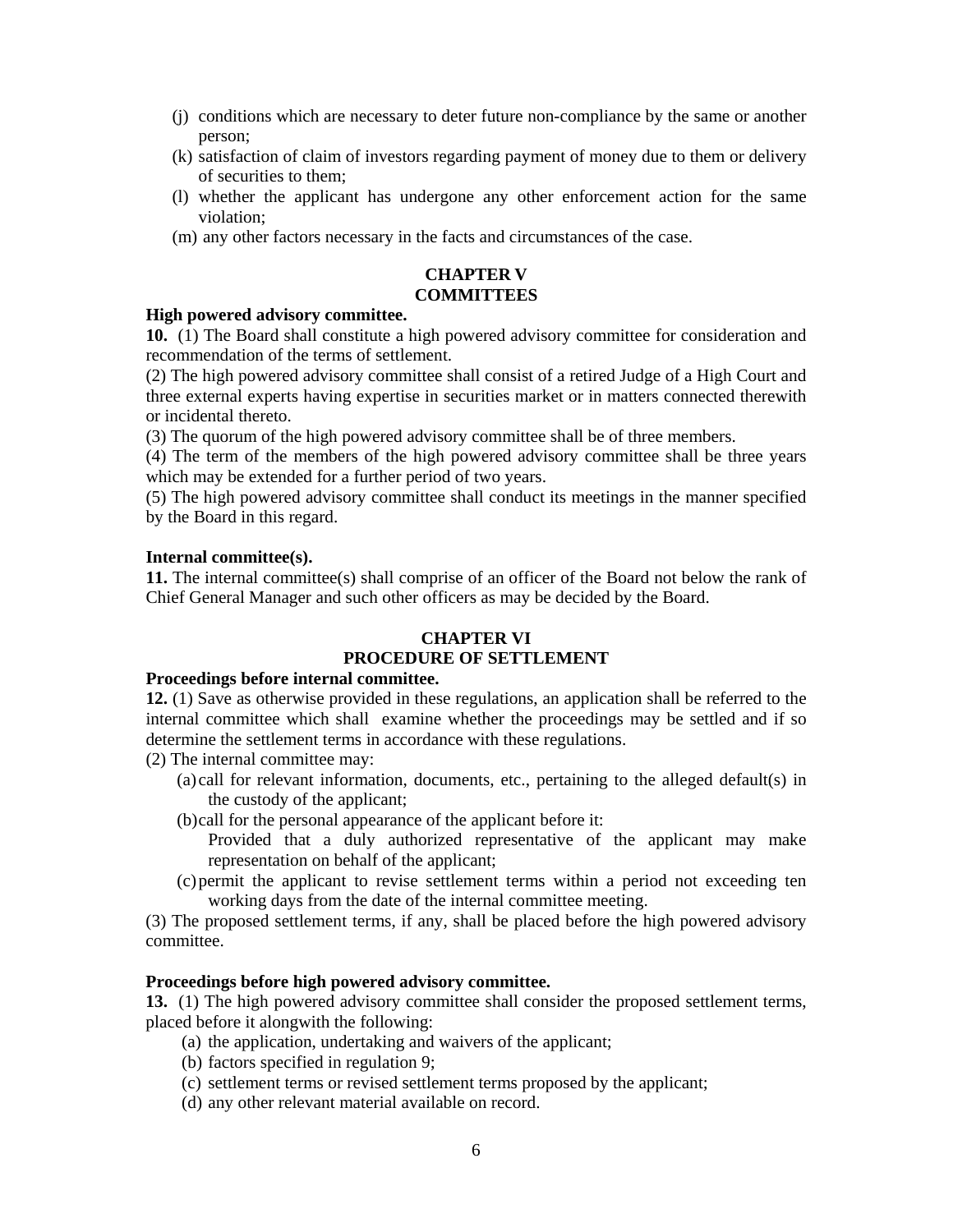(2) The high powered advisory committee may require the applicant to revise the settlement terms and refer the application back to the internal committee.

(3) The recommendations of the high powered advisory committee shall be placed before the panel of whole time members for consideration.

#### **Action on recommendation of high powered advisory committee.**

**14.** (1) A panel of two whole time members shall consider the recommendations of the high powered advisory committee and may accept or reject the same.

(2) Where the panel of whole time members accepts the recommendation of the high powered advisory committee, the applicant shall be communicated about the same within 7 days of the decision of the panel.

(3) Where the panel has accepted the recommendation to pass settlement order, the applicant shall remit the settlement amount, as per the settlement terms and/or undertake in writing to abide by other settlement terms, if any, within the time provided to the applicant.

(4) Where the panel of whole time members does not accept the recommendation of the high powered advisory committee to settle the specified proceedings on the settlement terms recommended by it, the panel may return the application to the internal committee for reexamination of the settlement terms and thereafter the procedure as applicable in the case of an original application shall be followed by the internal committee and the high powered advisory committee.

 (5) Where the panel of whole time members disagrees with the recommendation to settle the specified proceedings, such decision shall be communicated to the applicant.

#### **CHAPTER VII SETTLEMENT ORDERS**

#### **Settlement of proceedings before the Adjudicating officer and the Board.**

**15.** (1) The adjudicating officer shall pass the settlement order in the proceeding pending before him with respect to the alleged default(s).

(2) The panel of the whole time members shall pass settlement order with respect to proceedings initiated or proposed to be initiated for alleged default(s) other than the proceedings referred to in sub-regulation (1).

(3) The settlement order passed under these regulations shall, *inter alia*, contain the details of the alleged default(s), relevant provisions of the securities laws, facts and circumstances relevant to the alleged default, the admissions made by the applicant, if any and the settlement terms.

#### **Settlement of the proceedings pending before the Tribunal or any court.**

**16.** (1) Save as otherwise provided in these regulations, the provisions with regard to settlement of specified proceedings shall *mutatis mutandis* apply to an application for settlement of any proceeding pending before the Tribunal or any court.

(2) The proposal of settlement along with the settlement terms or rejection thereof shall be placed before such Tribunal or court for appropriate orders.

#### **Service of settlement order and publication.**

**17.** Settlement orders shall be served on the applicant and shall also be published on the website of the Board.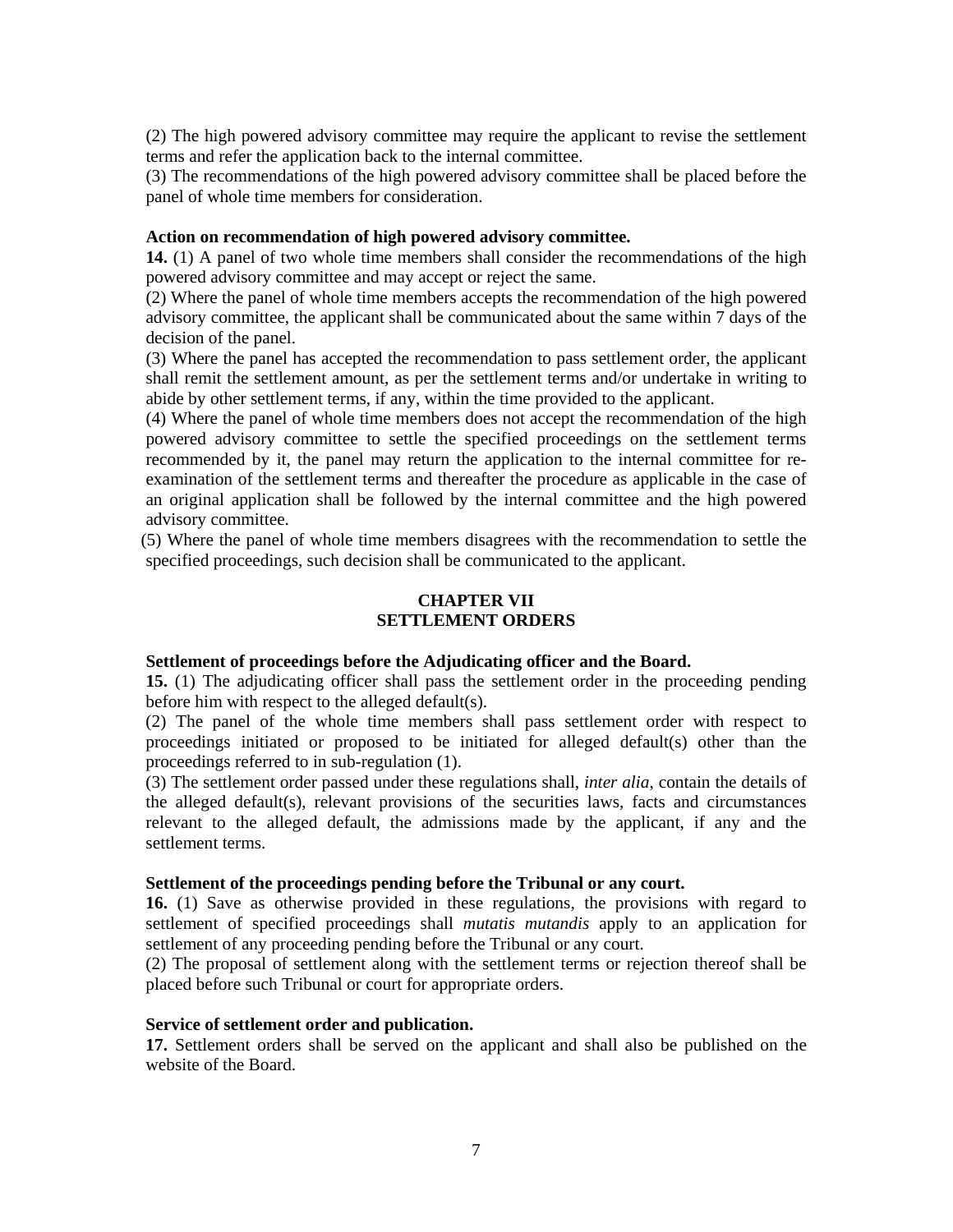#### **Effect of settlement order on third party rights.**

**18.** A settlement order under these regulations shall not affect the right of third parties arising out of the alleged default.

#### **Non-compliance of settlement order.**

**19.** If the applicant fails to comply with the settlement order or at any time after the settlement order is passed, it comes to the notice of the Board that the applicant has not made full and true disclosure or has violated the undertakings or waivers, settlement order shall stand revoked and withdrawn and the Board shall restore or initiate the proceedings, with respect to which the settlement order was passed.

#### **Rejection in certain eventualities.**

**20.** (1) The Board may at any time during the course of considering an application, reject an application on the following grounds:

- (a) Where the applicant refuses to receive or respond to the communications sent by the Board;
- (b) Where the applicant does not submit or delays the submission of information, document, etc., required by the Board;
- (c) Where the applicant who is required to appear, but does not appear before the internal committee on more than one occasion;
- (d) Where the applicant violates in any manner the undertaking and waivers as specified in Part-C of the Schedule-I;
- (e) Where the applicant does not remit or delays the payment of settlement amount and/or does not abide by the undertaking and waivers.
- (2) The rejection under sub-regulation (1) shall be communicated to the applicant.

### **CHAPTER VIII MISCELLANEOUS**

#### **Confidentiality of information, etc.**

**21.** (1) All information submitted and discussions held in pursuance of the settlement proceedings under these regulations shall be deemed to have been received or made in a fiduciary capacity and the same may not be released to the public, if the same prejudices the Board and/or the applicant.

(2) Where an application is rejected, the applicant and the Board shall not rely upon or introduce as evidence before any court or Tribunal, any proposals made or information submitted or representation made by the applicant under these regulations:

 Provided that this sub-regulation shall not apply where the settlement order is revoked and withdrawn under these regulations.

#### **Power to remove difficulties.**

**22.** In order to remove any difficulty in the interpretation or application of the provisions of these regulations, the Board shall have the power to issue clarifications through circulars or guidelines.

#### **Power to specify procedures.**

**23.** For the purposes of implementation of these regulations the Board may specify norms or procedures, by way of circulars or guidelines.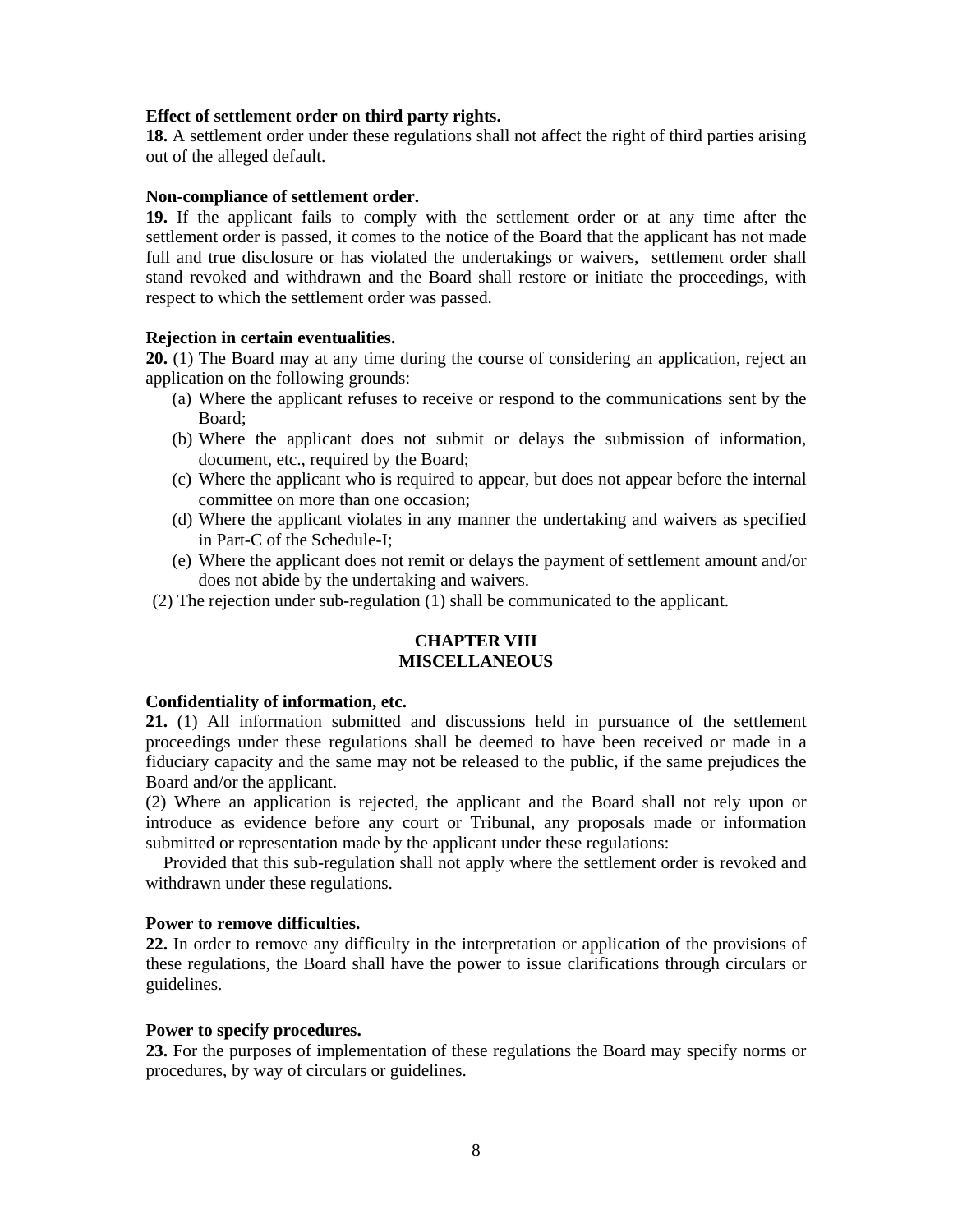#### **Rescission and savings.**

**24.** (1) On and from the commencement of these regulations, the following circulars issued by the Board shall stand rescinded:

(a) Board's circular ref No. EFD/ED/Cir-1/2007 dated April 20, 2007; and

(b) Board's circular ref No. CIR/EFD/1/2012 dated May 25, 2012.

(2) Notwithstanding any such rescission:

(a) Applications filed under the circulars referred to in sub-regulation (1) and pending with the Board shall be deemed to have been filed in accordance with these regulations and shall be dealt with in accordance with the provisions of these regulations.

(b) Settlement orders passed under the circulars referred to in sub-regulation (1) shall be deemed to have been passed under these regulations.

(c) The proposals of the internal committees and the recommendations of the high powered advisory committee in accordance with the circulars referred to in subregulation (1) and any action taken by the Board on the basis of these recommendations shall be deemed to have been made under these regulations.

(d) The internal committee(s) and the high powered advisory committee constituted by the Board in accordance with the circulars referred to in sub-regulation (1), shall continue to function till such time the Board re-constitutes them.

### **SCHEDULE-I**

*(See regulation 3)* 

#### **Part-A FORM**

#### **Application for settlement**

(For Office use only)

Date of receipt of the application:

Application Registration Number:

*(Instructions: All the particulars must be filled. Put 'NA' wherever necessary.)*

#### **Before the Securities and Exchange Board of India**

In the matter of …………………………..

1. Name/Trade name of the applicant:

- (a) Registration no., if applicable :
- (b) Date of Registration, if applicable :
- (c) PAN number:
- (d) Paid-up capital of applicant:

2. If stock broker, name of the stock exchange: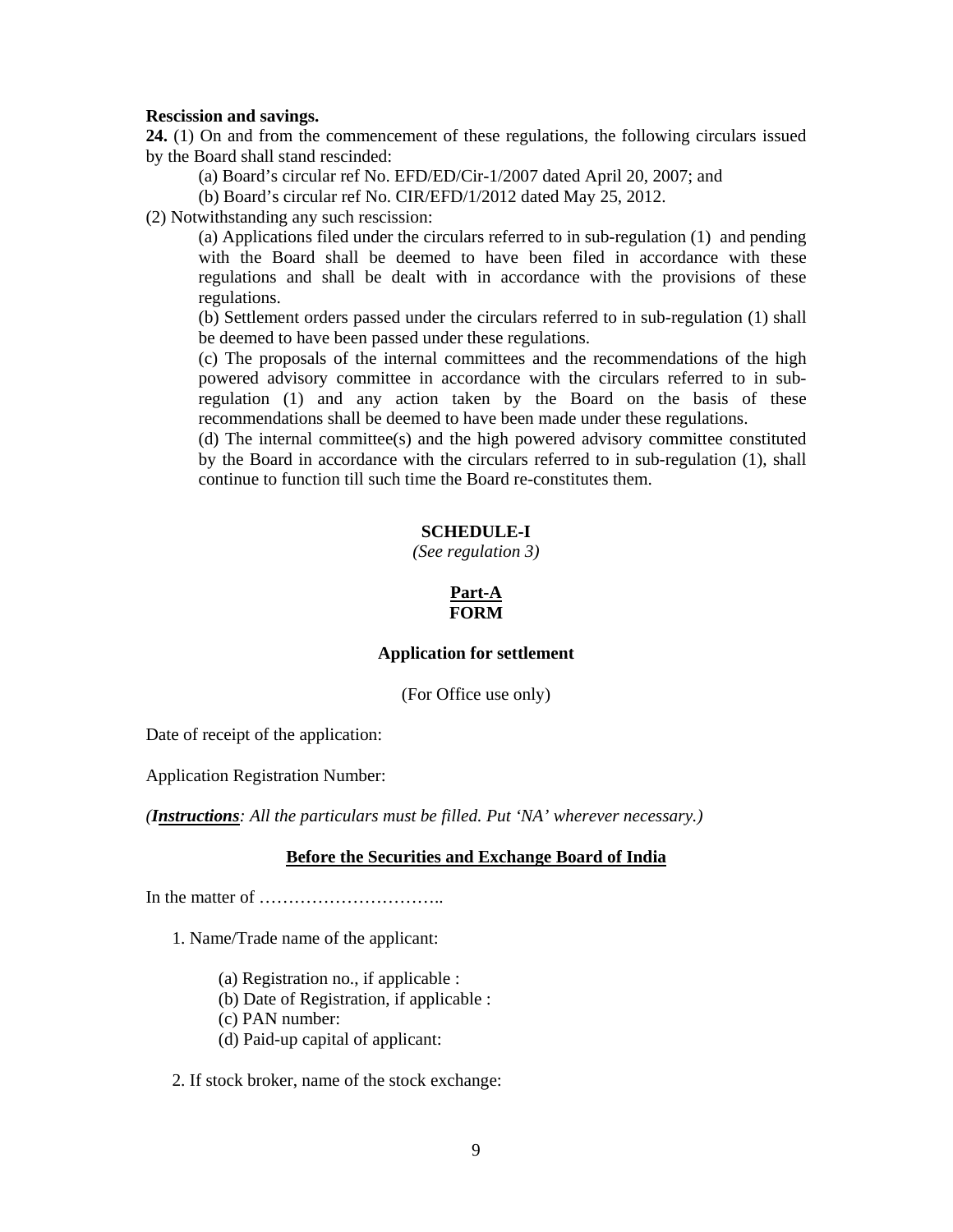- 3. If sub-broker, name of stock broker with whom affiliated and name of the stock exchange:
- 4. Name of the segment (Cash/derivative etc.):
- 5. Form of organization: corporate body/ sole proprietorship / partnership / LLP/ financial institution (if listed co., details of listing) :
- 6. Names of promoters/directors/proprietors/partners:
- 7. Key management personnel(s) :
- 8. Address/correspondence address, contact no./fax no. and email(any changes in aforesaid details shall be communicated to the Board promptly):
- 9. Name and contact details (including e-mail) of the contact person (s):
- 10. Other registration(s) with the Board, if applicable :
	- (a) Trade name :
	- (b) Registration type :
	- (c) Registration no. :
- 11. Case(s) pending with the Board/SAT/Court (Pl. specify) :
- 12. Case(s) pending under 11B/Adjudication/Enquiry/others (pl. specify):
- 13. Stage at which pending:
- 14. Interim order(s) in the pending proceedings (gist of the orders passed), if any :
- 15. Other actions pending with/concluded by the Board, if any (with their details) :
	- (a) Against the applicant :
	- (b) Against its associates
	- (c) Against its key management personnel(s) :
	- (d) Against its other promoters/directors:
	- (e) Other details, if any:
- 16. Date of show cause notice/summons/communication indicating probable cause of action, if any, against which the settlement is sought (PLEASE ENCLOSE COPIES**)\*:**
- 17. Full and true disclosure of facts (including the profit made, loss avoided, gross fees, brokerage, commissions, etc., in respect of the cause of action):
- 18. Specific charges alleged:
- 19. Terms of settlement proposed by the Applicant:-
	- (a) Monetary terms:-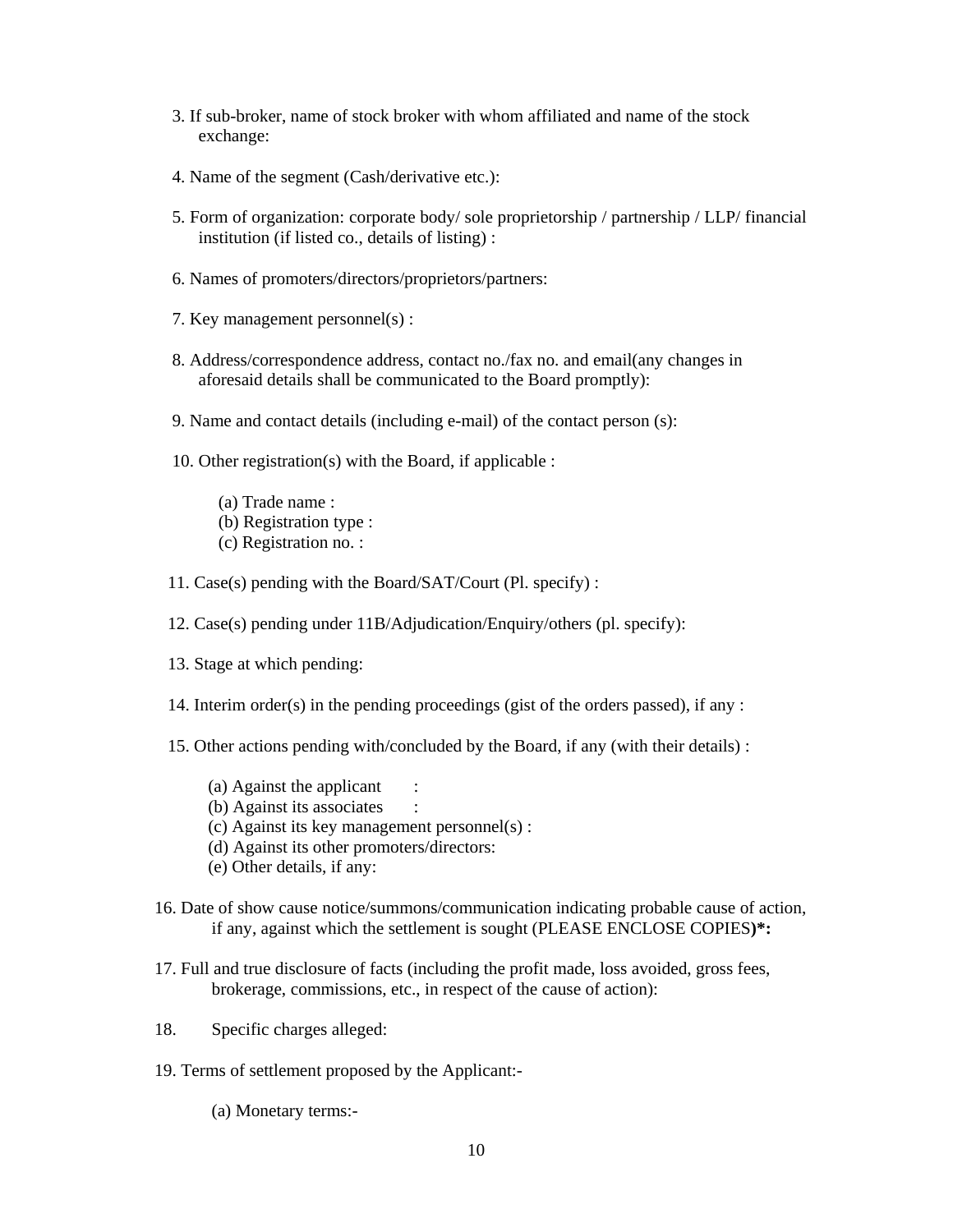(b) Non-monetary terms:-

20. Original documents to be enclosed:

(a) Undertakings and waivers (as per Format specified in Part C).

(b) Authority letter/Board resolution.

21. List of other enclosures:

(a) A copy of the notice to show cause/summons/communication/other notices indicating the probable cause of action, if any, against which the settlement is sought; (b) Complete Annual Reports / other relevant financial details for the last three financial years and the quarterly audited financial results of the current year;

 (c) A statement showing net worth of the applicant(only for those applicants who are required to comply with the networth requirements as specified by the Board or by the stock exchanges), gross annual income before tax, the amount of gross profit made/loss avoided, including the gross brokerage, fees, management/performance/transaction fee, carried interest, compensation, etc., in respect of the said default;

(d)Copy of PAN card;

(e) Complete Income-tax Returns of the applicant for the last three financial years;

(f) Any other relevant document (s)/submissions.

(Signature of the applicant)

(Stamp and Seal)

#### **Verification**

I, ………………………………………………son/daughter/wife of (Name in block letters)

Shri …………………………………..being the applicant/authorised representative (in case of corporate entity) of ……………………. do hereby verify and affirm on oath that this this application and the contents thereof are true to my knowledge and belief and as per the records and that I have not suppressed any material facts.

(Signature of the applicant)

Date: Place :

#### **Part-B**

Every applicant shall pay fees of five thousand rupees by a demand draft in favour of 'Securities and Exchange Board of India" payable at Mumbai.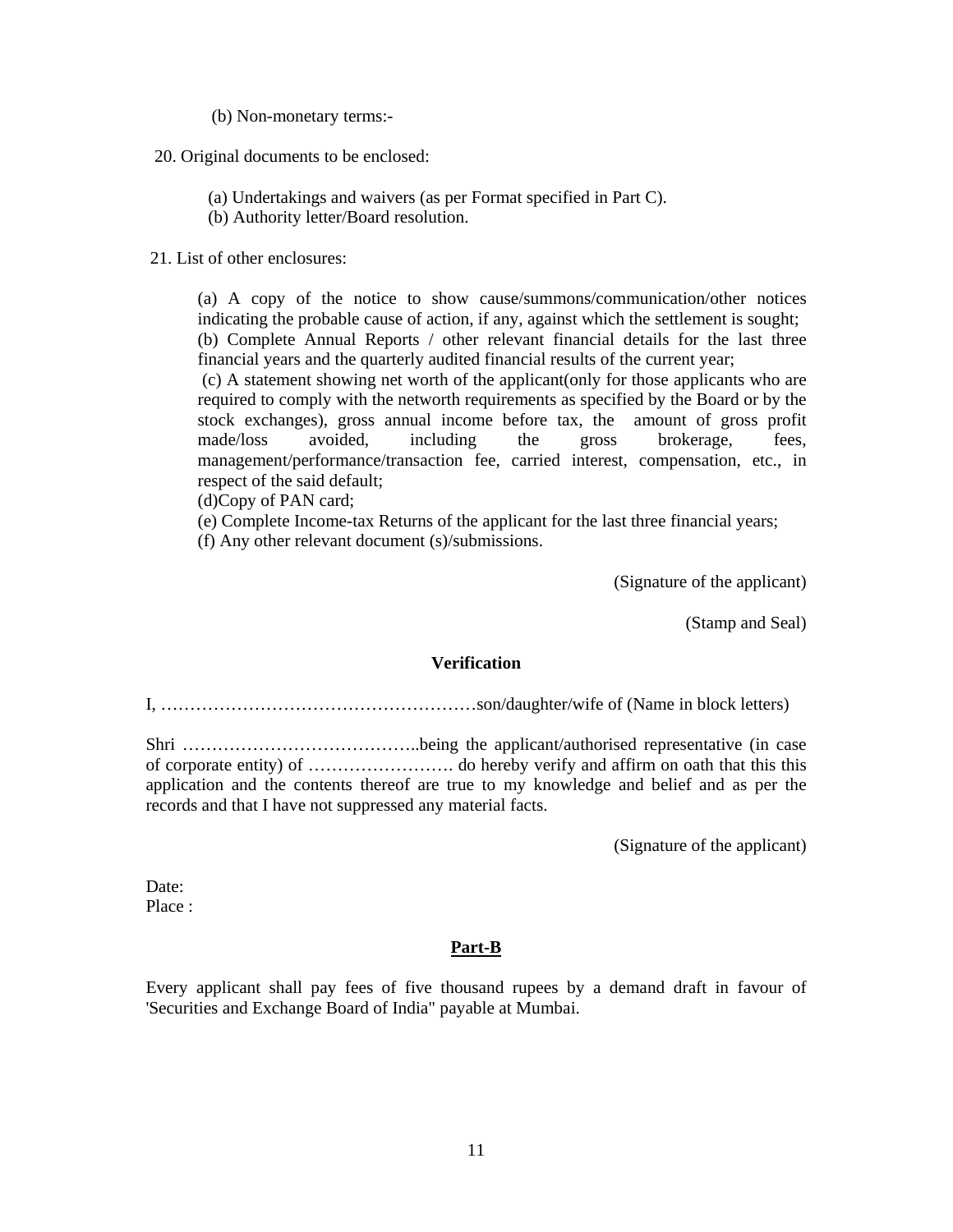### **Part-C**

#### **Undertakings and Waivers**

#### Format

Undertaking to be submitted alongwith the application with stamp duty duly paid and duly notarized at the time of execution.

I/We, …………………, the applicant(s) herein, as a condition for making the enclosed application to the Board for examining of the application and passing of appropriate settlement order, hereby declare that I/we agree and undertake that:

- (1) I/We admit the jurisdiction and right of the Securities and Exchange Board of India to initiate appropriate proceedings in respect of the alleged default.
- (2) I/We further agree and undertake that the time spent during the settlement proceedings shall be excluded for computing the limitation period, if any, for initiating or continuing or restoring any legal proceedings, if any, against me/us, and waive any objections in this regard.
- (3) The Securities and Exchange Board of India may enforce any claims against me/us arising from or/in relation to any violation of the settlement order passed pursuant to this application.
- (4) Nothing in the settlement order shall preclude any other person from pursuing any other legal remedy to which such person may be entitled against me/us as per law.
- (5) The settlement proposed by me/us does not limit or create any private rights or remedies for any person who is not a party to these proceedings, against me/us.
- (6) The settlement amount including legal costs, if any, shall be paid by me/us to the Board within the period stipulated by the Board.
- (7) The settlement order shall be construed and enforced in accordance with the Securities and Exchange Board of India (Settlement of Administrative and Civil Proceedings) Regulations, 2014.
- (8) I/We agree that subsequent to the passing of the settlement order, I/We shall not take any action or make or permit to be made any public statement denying, directly or indirectly, any finding in the settlement order or creating impression that the settlement order is without factual basis.
- (9) I/We hereby declare that nothing in the waiver and undertaking given by me/us shall affect my/our (i) testimonial obligations or (ii) right to take legal or factual positions in defence of litigation or in defence of a claim or in any other legal proceeding in which the Board is not a party.
- (10)I/We 'admit the findings of fact and conclusions of law' or 'neither admit nor deny the findings of fact and conclusions of law' (strike off whichever is not applicable) which may be part of the settlement order, and agree to abide by the settlement order as may be passed for the purpose of settlement of the specified proceedings in accordance with the Securities and Exchange Board of India (Settlement of Administrative and Civil Proceedings) Regulations, 2014 and guidelines and circulars issued by the Board in that regard.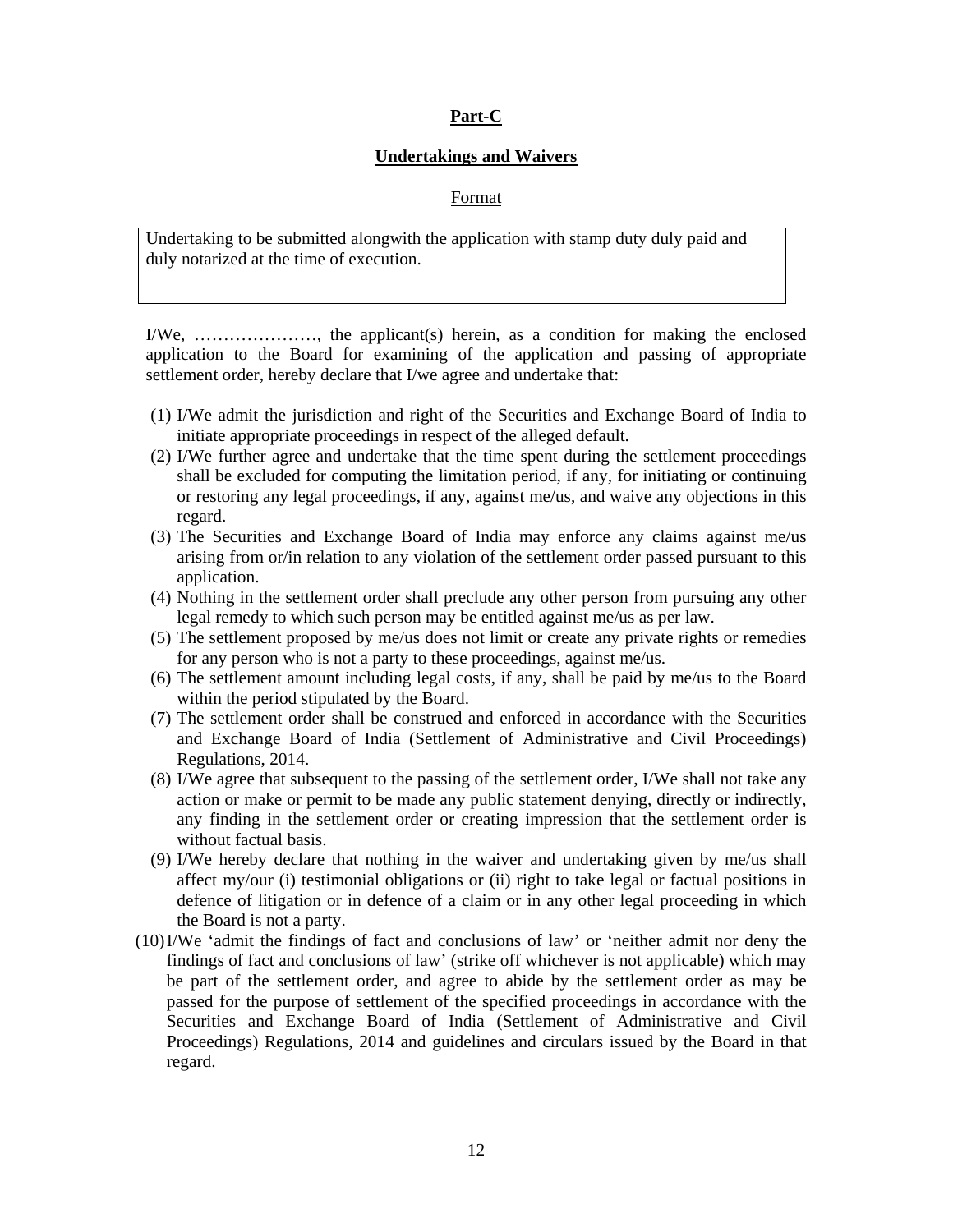- (11)I/We waive my/our right of taking any legal proceedings against the Securities and Exchange Board of India concerning any of the issue covered in the settlement order that may be passed.
- (12) I/We further waive the following:
	- (a) the findings of fact and conclusions of law;
	- (b) the proceedings before the Board or any officer of the Board;
	- (c) the right to all post-hearing procedures;
	- (d) appeal/review before the Tribunal/courts;
	- (e) any plea relating to such provisions of the regulations or other requirements of law as may be construed to prevent any officer of the Securities and Exchange Board of India from participating in the any proceedings, including settlement proceedings or assisting or advising the internal committee, high powered advisory committee or panel of whole time members, as to, any order, opinion, finding of fact, or conclusion of law, etc;

(f) any plea of bias or pre-judgment by the Securities and Exchange Board of India or the high powered advisory committee, based on the consideration of or discussions concerning settlement of all or any part of the internal proceedings;

(g) any plea of limitation for initiating or reopening of the proceedings, if the applicant violates the settlement order.

(Signature of the applicant with stamp and seal of the body corporate)

Before me.

Notary.

### **SCHEDULE-II**

**(***See regulation 8***)** 

#### **GUIDELINES FOR ARRIVING AT SETTLEMENT TERMS**

#### **CHAPTER I**

- 1. The settlement amount (SA) *shall* comprise of the Indicative Amount (IA) arrived at in terms of these guidelines and the factors provided in regulation 9, wherever applicable.
- 2. Except for persons treated as name lenders, the IA shall not be less than  $\bar{\tau}$  2 lakh for first time applicants or  $\bar{\tau}$  5 lakh for others, as the case may be.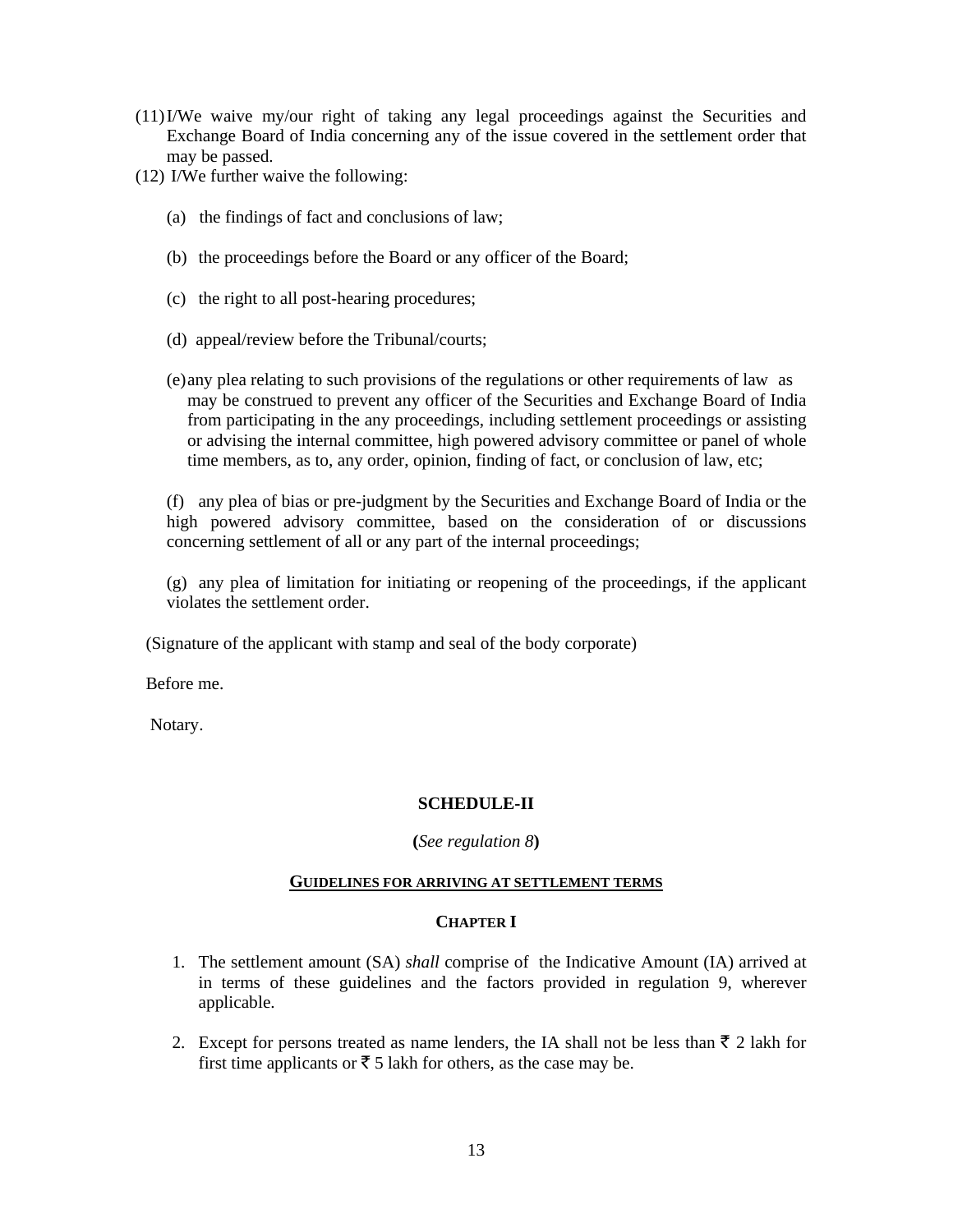Explanation.- A 'first time applicant' is a person who has never obtained a settlement order from the Board as on the date of the present application.

- 3. Based on the stage at which the proceeding(s), for which the application is made, is/are pending, the proceeding conversion factor (PCF) shall be applied when calculating the IA.
- 4. In cases, where an existing business or activity of a person is either corporatized or converted into an LLP or partnership or merged or taken over by a new management, the existing record of the erstwhile entity shall be deemed to be the record of the new entity. Considerations such as change of name or management or ownership shall be irrelevant when determining the liability of the said entity.
- 5. Where an entity desires to obtain the benefit of a lower PCF, in relation to any alleged default it may, *suo motto*, before the receipt of any notice to show cause, intimate the Board of such default hereinafter referred to as 'intimation defaults' and co-operate with SEBI in the investigation, inquiry, inspection or audit. It may thereafter file a settlement application, upon completion of the investigation, inspection, etc. The application shall be deemed to have been made 'Pre- issue of notice to show cause*'*  for the purpose of calculating the PCF.
- 6. The IA is to be calculated for each applicant. In a case where multiple applicants make a combined application for a default arising from the same cause of action, the IA will be calculated for each applicant, as per the applicable formula except in cases related to defaults under the Takeover Regulations where the acquirer and persons acting in concert (PAC) may be considered to have joint liability.
- 7. While considering the application, the alleged default(s) detailed in the Inspection Report or the Investigation Report or the Report of the Designated Authority (DA) or the notice to show cause, including any supplementary notice to show cause issued by any authority in a pending proceeding, or the facts/findings detailed in the order of the Designated Member (DM) or the Whole Time Member (WTM) or the Adjudicating Officer (AO) or the Securities Appellate Tribunal (SAT), as applicable, may be the basis for calculating the IA.

 In case, the Internal Committee (IC) or the High Powered Advisory Committee (HPAC) or the Panel of Whole Time Members (WTMs) are of the view that the facts disclose a different default, the same may be taken into account.

- 8. The alleged defaults shall, wherever applicable, be categorised based on the facts and circumstances as major, minor, serious or miscellaneous, etc., by the IC or HPAC or the Panel of WTMs.
- 9. Notwithstanding anything contained in these guidelines, the IC or HPAC or Panel of WTMs shall have the discretion to recommend acceptance or rejection or accept or reject an application, to recommend a amount, lower or higher than the amounts arrived at in terms of these guidelines, in accordance with the provisions of securities laws, considering the facts and circumstances of the case and the gravity of the charges.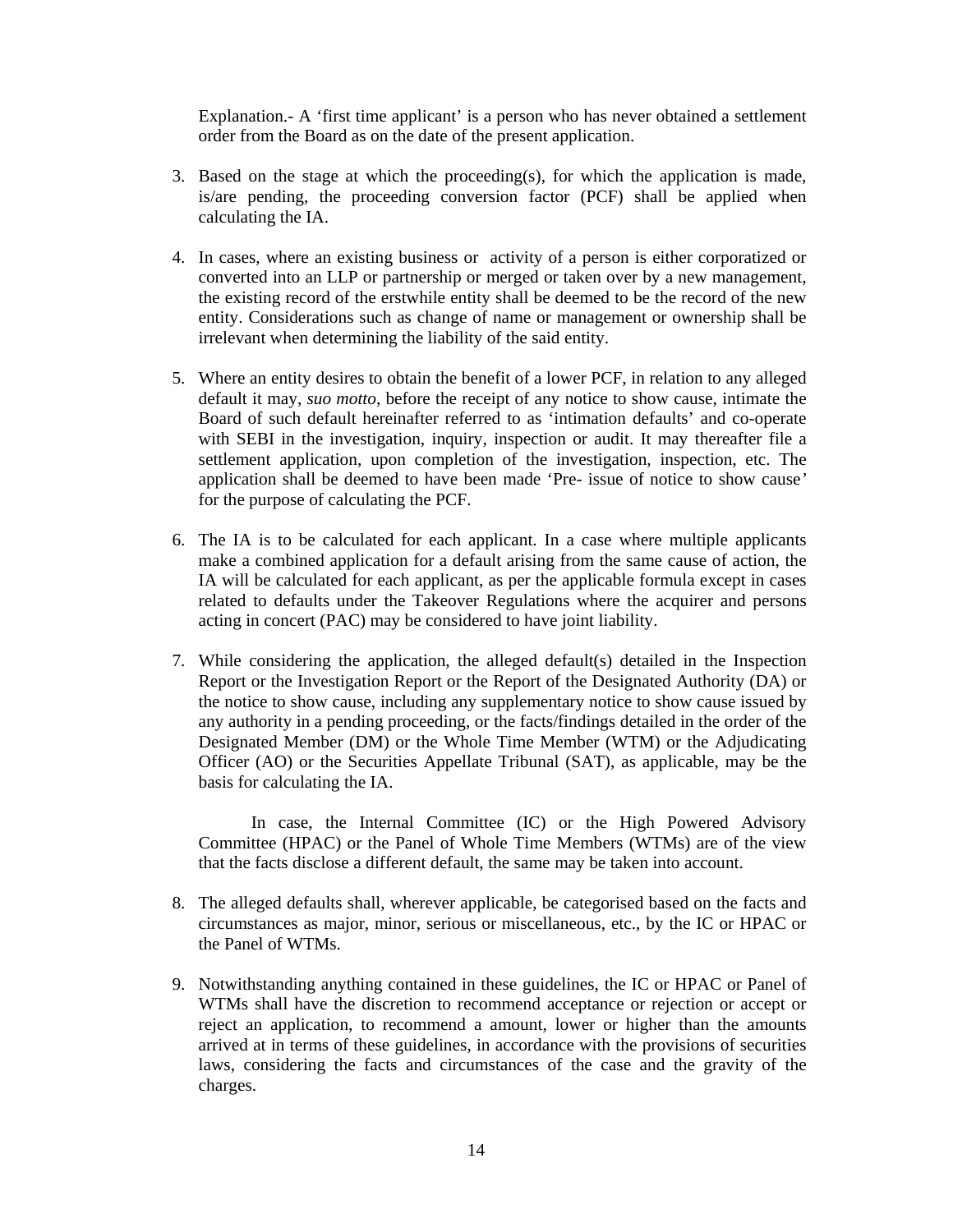- 10. In cases where the formulae for calculating the IA are inapplicable or cannot be adapted due to the nature of the default or the facts and circumstances of the case or where the defaults detailed in the Tables in these guidelines are not covered, the IC or HPAC or Panel of WTMs may arrive at the SA, as they deem fit.
- 11. In case of an amendment(s) or repeal of the securities laws, these guidelines shall continue to apply to similar provisions under the amended or new laws, *mutatis mutandis*.

### **CHAPTER II INDICATIVE AMOUNT AND THE SETTLEMENT AMOUNT**

Indicative amount (IA) shall be calculated as follows:

#### $IA = A \times B + Legal Costs$ <sup>#</sup>

**#Legal costs as incurred by the Board shall be applicable to a application made at the stages mentioned in points "d" and "e" as provided in Table I.** 

### $^{\circ}$ **A** $^{\circ}$  = **PCF** + **RAF**

- **A** : Multiplying Factor
- **PCF** : Proceeding Conversion Factor
- **RAF** : Regulatory Action Factor

Where

- **'PCF'-** The value assigned on the basis of the stage of the proceedings, as on the date of the application; and
- **'RAF**'**-** Values for prior orders and regulatory directions issued to the applicant.
- '**B**' Benchmark Amount, is the amount which is attributable to the alleged default for which a proceeding under securities laws may be or has been initiated by the Board; it is determined separately for each category of default and in case of multiple defaults, the total sum thereof, determined in terms of these guidelines;
- 1. In case, more than one proceeding arising from the same cause of action has been initiated against the applicant, the IA shall be increased by 15%.

Provided that where the AO has already awarded penalty to the applicant, then 'B' shall be equal to the amount calculated by these guidelines *or* the penalty awarded by the AO; whichever is higher. In cases where the WTM or DM has issued directions debarring or suspending the applicant, the **RAF** shall take into account the value of **Y** as per Table III.

- 2. The amount which is finally recommended by the HPAC after taking into account the IA, any mitigating or aggravating factors etc; and approved by the Panel of Whole Time Members is the **SA.**
- 3. After payment of the SA, the settlement order along with other directives, if any, shall be passed accordingly.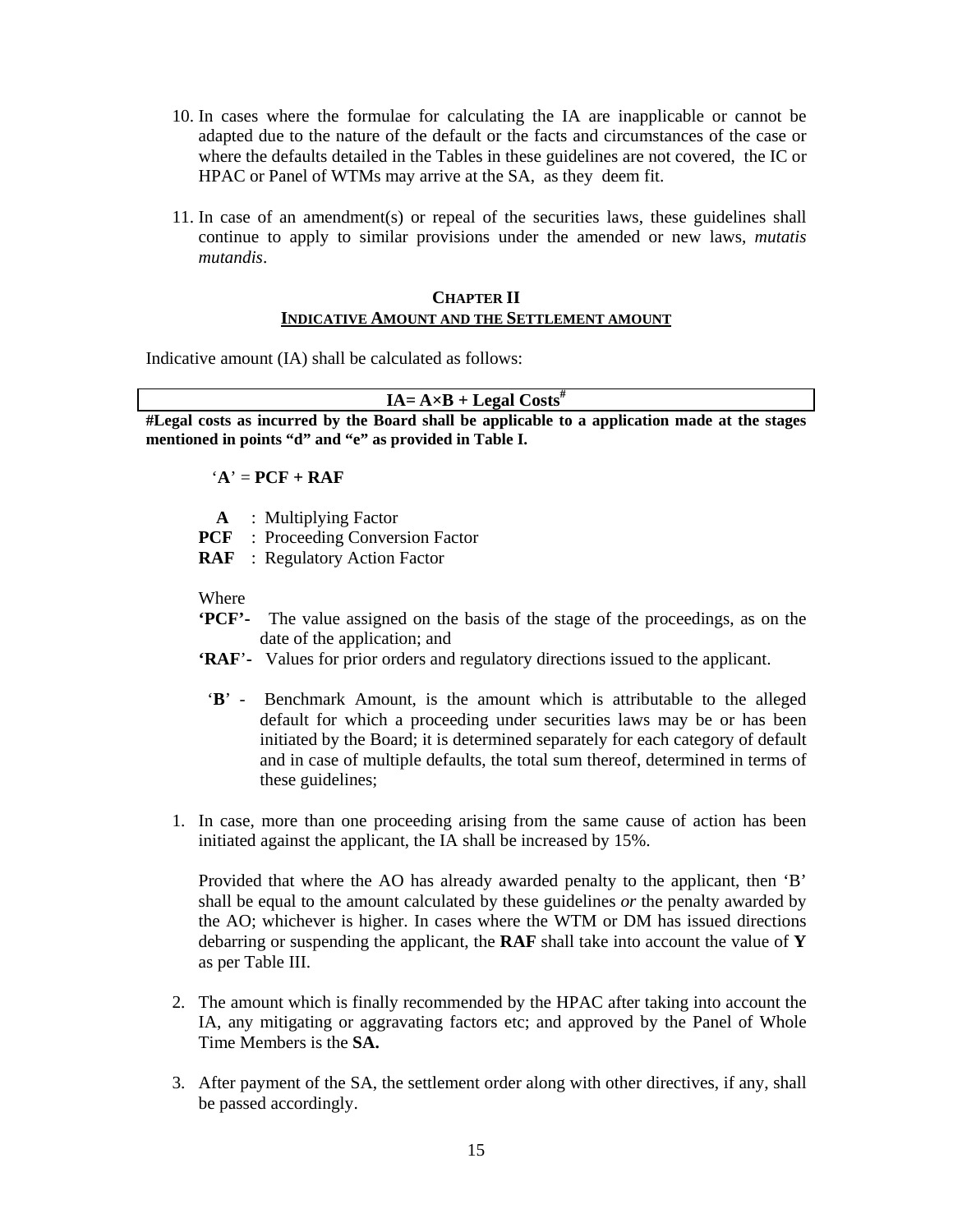### **CHAPTER III PROCEEDING CONVERSION FACTOR**

The values assigned on the basis of the stage of the proceedings, as on the date of the application, shall be the PCF as per Table I

| STAGE OF THE PROCEEDING(S) WHEN THE APPLICATION IS MADE |                                                                                                                  |      |
|---------------------------------------------------------|------------------------------------------------------------------------------------------------------------------|------|
| a.                                                      | Pre- issue of the notice to show cause (including<br>intimation matters)                                         | 0.75 |
| b.                                                      | Post-issue of the first notice to show cause pertaining<br>to any pending proceeding in the same cause of action | 0.85 |
| c.                                                      | Proceeding pending after the submission of the report<br>by the DA                                               | 0.9  |
| d.                                                      | Proceedings pending after passing of the order by the<br>AO or DM or WTM, as the case may be                     | 1.10 |
| e.                                                      | Proceedings pending after the passing of the order by<br>the SAT or High Court                                   | 120  |

### **TABLE I-PCF**

Provided that where multiple proceedings arising out of the same cause of action are sought to be settled, the value of the proceeding which is at the most advanced stage, irrespective of the stage of progress of the other proceedings, shall be taken as the PCF.

### **CHAPTER IV VALUE FOR ALL ORDERS AND REGULATORY DIRECTIONS**

The sum of all the values assigned to the orders and regulatory direction(s) issued in the past, if any, shall be 'RAF'.

### $'RAF' = X + Y$

### **TABLE II -VALUE FOR ORDERS AND REGULATORY DIRECTIONS ISSUED X\***

\* To also include those orders and directions which have been stayed by the SAT or Court, as on the date of the application. In case multiple proceedings have been initiated for the same cause of action, the value shall be added for each order passed.

| <b>ORDERS AND REGULATORY DIRECTIONS ISSUED TO THE APPLICANT</b>           |                  |
|---------------------------------------------------------------------------|------------------|
|                                                                           | <b>PER ORDER</b> |
| Exonerated cases i.e. cases where applicant was exonerated in an order or |                  |
| appeal or review                                                          |                  |
| Settlement Order                                                          |                  |
|                                                                           |                  |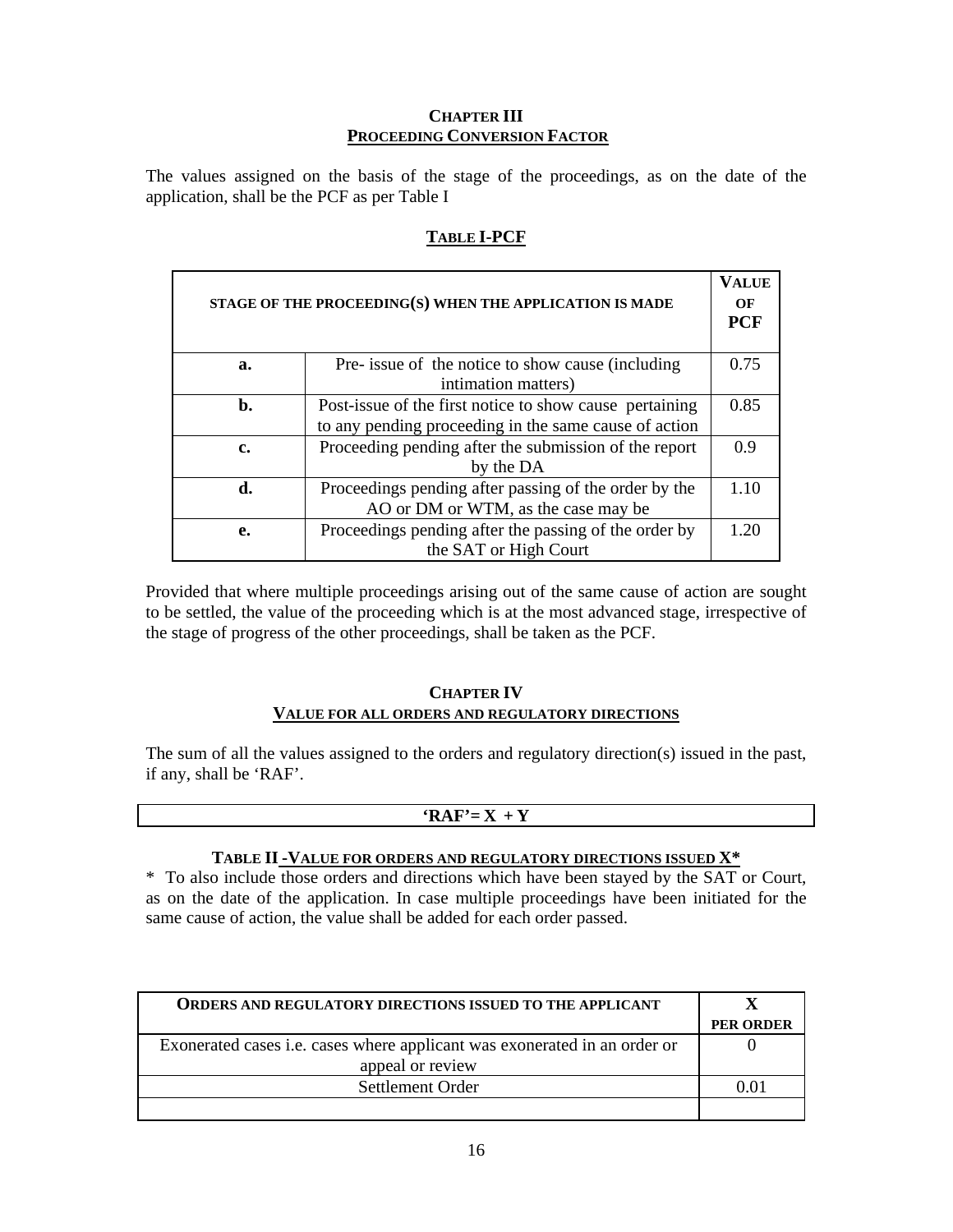| ALL OTHER ORDERS (EXCEPT FOR WHICH THE APPLICATION IS FILED)             |       |
|--------------------------------------------------------------------------|-------|
| Cease and desist order                                                   | 0.02  |
| Order of AO or WTM issued against other market participants              | 0.05  |
| Order of AO, DM or WTM issued against intermediaries or listed companies | 0.075 |

### **TABLE III- VALUE FOR ORDER OR DIRECTION PASSED OR ISSUED FOR WHICH THE APPLICATION IS FILED - Y**

| PROCEEDING BEFORE DM                | PROCEEDING BEFORE WTM              | $\mathbf{y}$     |
|-------------------------------------|------------------------------------|------------------|
|                                     |                                    | <b>PER ORDER</b> |
|                                     | Warning issued                     | 0.05             |
| Suspension upto 1 week              | Debarment upto 6 calendar months   | 0.1              |
| Suspension for 1 week or more, but  | Debarment for 6 calendar months or | 0.15             |
| less than 1 month                   | more, but less than 1 year         |                  |
| Suspension for 1 month or more but  | Debarment for 1 year or more but   | 0.2              |
| less than 3 months                  | less than 2 years                  |                  |
| Suspension for 3 months or more but | Debarment for 2 years or more but  | 0.25             |
| less than 1 year                    | less than 3 years                  |                  |
| Suspension for or more than 1 year  | Debarment for 3 years or more but  | 0.3              |
|                                     | less than 5 years                  |                  |

### **CHAPTER V BENCHMARK AMOUNT FOR FUTP DEFAULTS**

The Benchmark Amount for defaults related to FUTP i.e. B (FUTP), may be computed as detailed in this Chapter.

However, the IC or HPAC or Panel of WTM's may, in cases of serious FUTP default, take the Benchmark Amount of the applicant as per the provisions of the securities laws if the amounts arrived at on the basis of the calculations are found to be low and not commensurate to the seriousness of the alleged default.

Notwithstanding the above, SEBI shall not settle serious fraudulent and unfair trade practices which, in its opinion, cause substantial losses to investors especially retail investors and small shareholders or have or may have market wide impact, except those defaults where the applicant has made or intends to make good the losses due to the investors to the satisfaction of SEBI.

### **B(FUTP) = SUM OF BASE VALUES AS PER TABLE IV × APPLICABLE AMOUNT**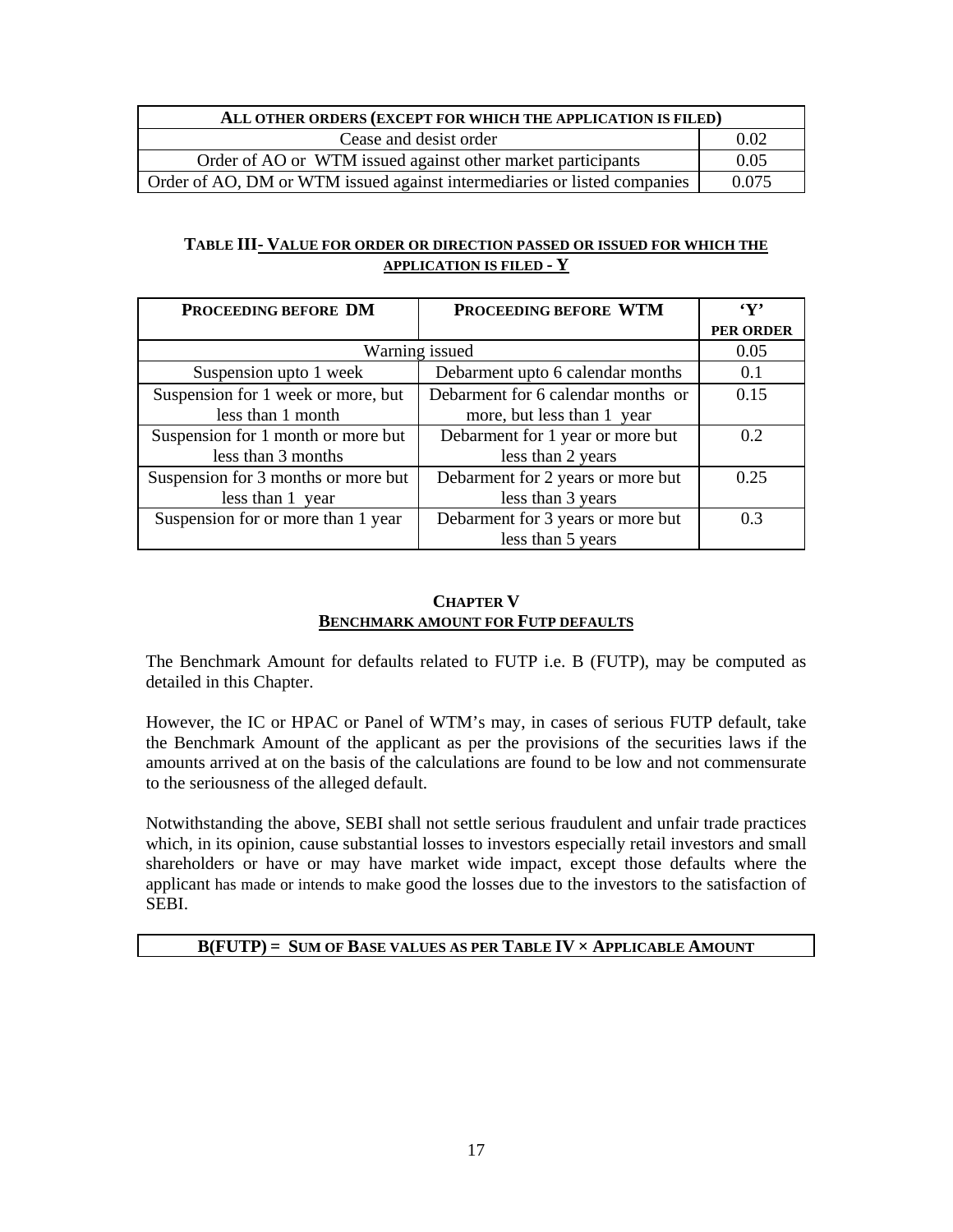| <b>NATURE OF DEFAULT</b> |                                                                                                                       | <b>BASE VALUE</b>                                                                                                                                                                                                                                                                                                                                                                                                           |
|--------------------------|-----------------------------------------------------------------------------------------------------------------------|-----------------------------------------------------------------------------------------------------------------------------------------------------------------------------------------------------------------------------------------------------------------------------------------------------------------------------------------------------------------------------------------------------------------------------|
| a.                       | FUTP or violation of code of<br>conduct noted in an investigation<br>related to FUTP                                  | 1.35                                                                                                                                                                                                                                                                                                                                                                                                                        |
|                          | Or<br>FUTP in combination with the                                                                                    |                                                                                                                                                                                                                                                                                                                                                                                                                             |
|                          | violation of code of conduct or<br>any other regulation under SEBI<br>(PIT) Regulations or SEBI (SAST)<br>Regulations | 1.37                                                                                                                                                                                                                                                                                                                                                                                                                        |
|                          | <b>Or</b>                                                                                                             |                                                                                                                                                                                                                                                                                                                                                                                                                             |
|                          | FUTP in combination with a<br>violation of SEBI Master Circular<br>on AML, etc.                                       | 1.4                                                                                                                                                                                                                                                                                                                                                                                                                         |
| b.                       | Factors for volume traded and/or<br>price change for the default                                                      | Sum of ' $V'$ , ' $P'$ and ' $Q'$ ', wherever<br>applicable, to be applied only if the<br>the volume traded or price change,<br>quantity traded in respect of the<br>group, of which the applicant is a part<br>of or of the applicant when he acts<br>alone, as the case may be, can be<br>calculated from findings brought out<br>in the investigation report or notice to<br>show cause or order, as the case may<br>be. |
|                          |                                                                                                                       | In case multiple trading periods are<br>involved the highest change has to be<br>considered.                                                                                                                                                                                                                                                                                                                                |
| c.                       | Time value of ill-gotten gains*                                                                                       | $0.09 \times$ no. of calendar years from the<br>date of commission of the default                                                                                                                                                                                                                                                                                                                                           |
| d.                       | Reputation risk applicable in all<br>cases                                                                            | All applicants - 0.25                                                                                                                                                                                                                                                                                                                                                                                                       |

## **TABLE IV - BASE VALUES**

**\*Factor 'c' is applicable only in cases where the actual profit and/or loss avoided (approx) is determinable. While calculating the period, the fractions may be ignored.** 

# **'V' = VALUE FOR THE HIGHEST % OF VOLUME TRADED IN ANY TRADING PERIOD DURING THE ENTIRE PERIOD OF DEFAULT**

### **In case of more than one scrip, the scrip with the highest volume traded is to be considered**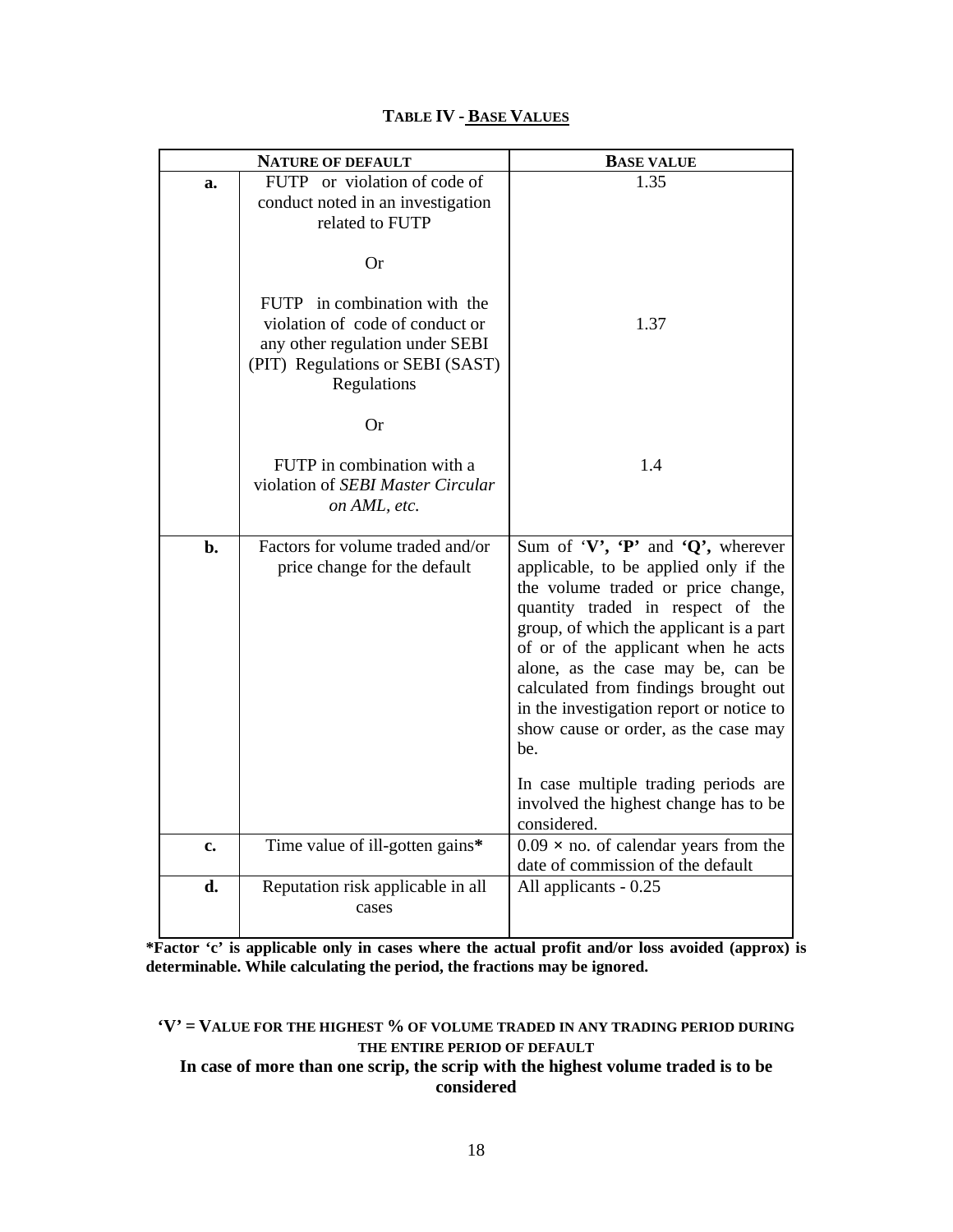| % VOLUME TRADED  | $\mathbf{v}$ | % VOLUME TRADED |
|------------------|--------------|-----------------|
| (ILLIQUID SCRIP) |              | (LIQUID SCRIP)  |
| Upto $50\%$      | 0.05         | Upto $2\%$      |
| $50 - 60\%$      | 0.07         | $2 - 5\%$       |
| $60 - 75\%$      | 0.1          | $5 - 10\%$      |
| $75\%$ or more"  | 0.15         | $10\%$ or more" |

**#Where the volume traded, during any trading period falls within this class, the IC or HPACor Panel of WTM's shall consider whether the default may be settled.** 

### **'P' = VALUE FOR HIGHEST % OF PRICE CHANGE IN ANY TRADING PERIOD DURING THE ENTIRE PERIOD OF DEFAULT**

**In case of more than one scrip, the scrip with the highest price change is to be considered** 

| % PRICE CHANGE               | $\mathbf{p}$ | % PRICE CHANGE           |
|------------------------------|--------------|--------------------------|
| (ILLIQUID SCRIP)             |              | (LIQUID SCRIP)           |
| Upto $50\%$                  | 0.05         | Upto $5\%$               |
| $50-100\%$ <sup>#</sup>      | 0.07         | $5 - 10\%$ <sup>#</sup>  |
| $100 - 200\%$ <sup>#</sup>   | 0.1          | $10 - 20\%$ <sup>#</sup> |
| $200\%$ or more <sup>#</sup> | 0.15         | $20\%$ or more"          |

**#Where the price change during any trading period falls within this class, the IC or HPAC or Panel of WTM's shall consider whether the default may be settled.** 

#### **'Q' = VALUE FOR HIGHEST % OF PRICE CHANGE IN ANY TRADING PERIOD, DURING THE PERIOD OF DEFAULT FOR F&O & LEVERAGED PRODUCTS**

#### **In case of more than one product, the contract with the highest price change is to be considered**

| % PRICE CHANGE         | $\Omega$ |
|------------------------|----------|
| Upto $0.5\%$           | 0.05     |
| $0.5 - 1\%$            | 0.07     |
| $1 - 5\%$ <sup>#</sup> | 0.1      |
| $5%$ or more"          | 0.15     |

**#Where the price change during any trading period falls within this class, the IC or HPAC or Panel of WTM's shall consider whether the default may be settled.** 

#### **II - APPLICABLE AMOUNT**

| THE APPLICABLE AMOUNT FOR AN APPLICANT = The profit made and/or loss avoided* |
|-------------------------------------------------------------------------------|
| of each applicant                                                             |
| Оr                                                                            |
| The Base Amount as per Table V,                                               |
| whichever is higher.                                                          |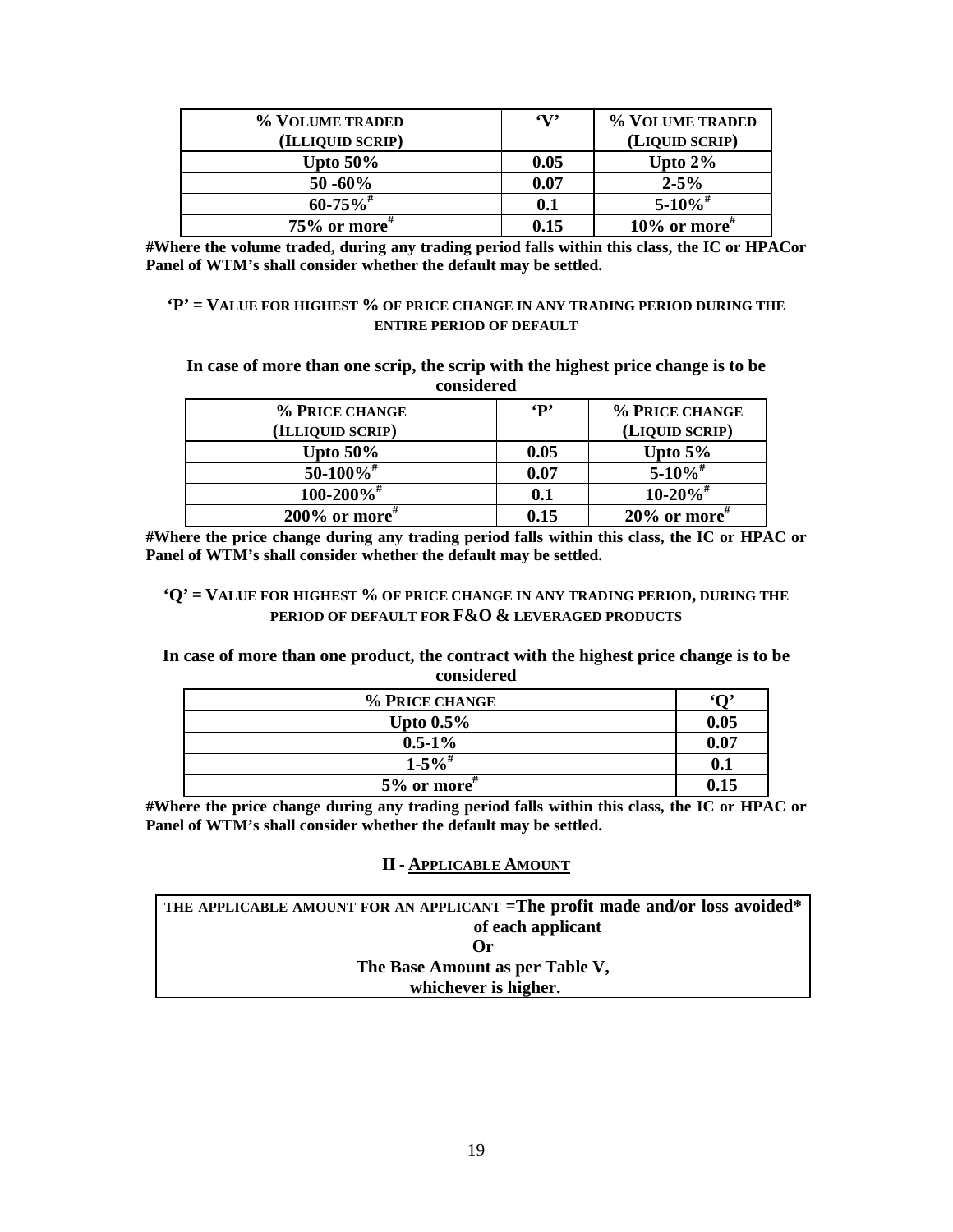### **\*IN CHAPTER V TO VII, PROFIT MADE AND/OR LOSS AVOIDED, MAY BE CALCULATED AFTER TAKING INTO ACCOUNT THE FOLLOWING:**

- 1. In cases, where the profit made and losses avoided both co-exist, the sum thereof shall be taken into consideration for arriving at the total ill-gotten profit made by the applicant.
- 2. In cases of issue of fraudulent securities, fraudulent purchase of securities, including where funding is though circuitous route, etc., the profit made and/or loss avoided, shall be calculated after taking into account the market value of the securities on the date of purchase, allotment, issue, etc; whichever is relevant, in addition to the profit earned from subsequent sale thereof, if any.
- 3. In cases involving the siphoning of funds or cornering of securities in an issue, the applicant's profit made and/or loss avoided shall take into account the net proceeds or the value of the securities or the share thereof received by the applicant.
- 4. In cases involving an intermediary, the profit made and/or loss avoided shall take into account the *gross* fees earned by the applicant in respect of the default, by whatever name called and any proprietary trades, if any.
- 5. In cases where the purpose of the FUTP is to maintain the price, the profit made and/or loss avoided shall take into account any means by which the applicant has benefited including the value of any pledge, margin requirements, loans against securities, hedge, options, hybrids, futures, issue of securities, etc., in the scrip in which the applicant was interested.
- 6. In cases where trades have been executed after the dissemination of false information, the profit and/or loss avoided shall take into consideration the difference between the purchase or sale price of the security and the value of that security as measured by the trading price of the security after a reasonable period from public dissemination of the true information.

### **TABLE V- BASE AMOUNT**

### **AND**

### **PARAMETERS (WHEREVER APPLICABLE) RELATING TO FUTP INCLUDING AIDING AND ABETTING FUTP OR CODE OF CONDUCT NOTED IN AN INVESTIGATION RELATED TO FUTP**

In case more than one parameter is applicable, the highest Base Amount, as may be appropriate in the facts and circumstances of the case, may be considered.

| <b>CATEGORY OF APPLICANT</b> |  | <b>BASE AMOUNT</b>                                                      |
|------------------------------|--|-------------------------------------------------------------------------|
|                              |  | <b>AND</b>                                                              |
|                              |  | PARAMETER <sup>*</sup>                                                  |
|                              |  | (i) Where the entity is charged for FUTP or<br>aiding and abetting FUTP |
|                              |  | रैं 15 lakh                                                             |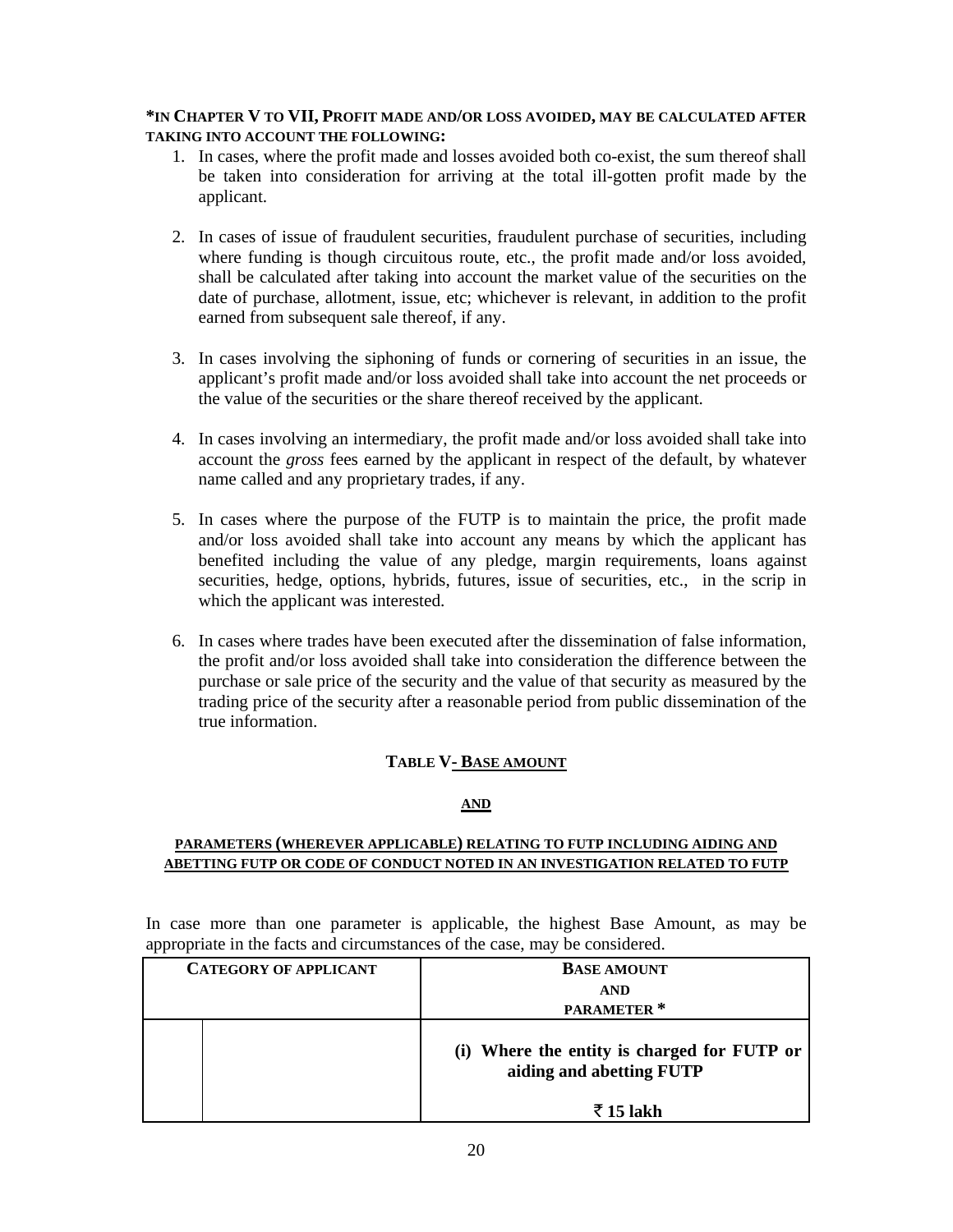| a. | <b>Intermediaries</b>                                                                                                     |                                                                                                                                                                                                                                                                                                                                                                              |
|----|---------------------------------------------------------------------------------------------------------------------------|------------------------------------------------------------------------------------------------------------------------------------------------------------------------------------------------------------------------------------------------------------------------------------------------------------------------------------------------------------------------------|
|    |                                                                                                                           | <b>Or</b>                                                                                                                                                                                                                                                                                                                                                                    |
|    |                                                                                                                           | 1.5% of the value of the gross fraudulent trades<br>executed through the intermediary including<br>proprietary trades,                                                                                                                                                                                                                                                       |
|    |                                                                                                                           | whichever is higher                                                                                                                                                                                                                                                                                                                                                          |
|    |                                                                                                                           | (ii) Where the intermediary is charged for<br>violation of code of conduct                                                                                                                                                                                                                                                                                                   |
|    |                                                                                                                           | $\overline{5}8$ lakh                                                                                                                                                                                                                                                                                                                                                         |
|    |                                                                                                                           | <b>Or</b>                                                                                                                                                                                                                                                                                                                                                                    |
|    |                                                                                                                           | 0.75% of the value of the gross fraudulent trades<br>executed through the intermediary,                                                                                                                                                                                                                                                                                      |
|    |                                                                                                                           | whichever is higher                                                                                                                                                                                                                                                                                                                                                          |
|    |                                                                                                                           | (iii)In cases of proceedings before the DM or<br>the WTM, the Base Amount may also<br>be computed by taking into account a<br>suitable fraction or multiple of the<br>gross annual income during the period<br>of default, as may be recommended or<br>decided by the IC or HPAC or Panel of<br>WTM's, after taking into account the<br>facts and circumstances of the case. |
| b. | <b>Applicant charged for</b><br>financing the FUTP<br>activities                                                          | $\overline{5}$ 15 lakh                                                                                                                                                                                                                                                                                                                                                       |
|    |                                                                                                                           | <b>Or</b>                                                                                                                                                                                                                                                                                                                                                                    |
|    | (Listed companies not<br>engaged in lending<br>business, but charged with<br>financing its Issue fall<br>under point 'd') | 15% per annum $\times$ into funds provided $\times$ period<br>for which the funds was provided,<br>whichever is higher                                                                                                                                                                                                                                                       |
| c. | <b>Promoters</b>                                                                                                          | ₹1 crore                                                                                                                                                                                                                                                                                                                                                                     |
|    |                                                                                                                           | <b>Or</b>                                                                                                                                                                                                                                                                                                                                                                    |
|    |                                                                                                                           | 0.5% of the (highest) market value of its/his<br>in<br>the<br>holdings<br>company<br><i>(including)</i><br>any<br>convertible warrant or options)                                                                                                                                                                                                                            |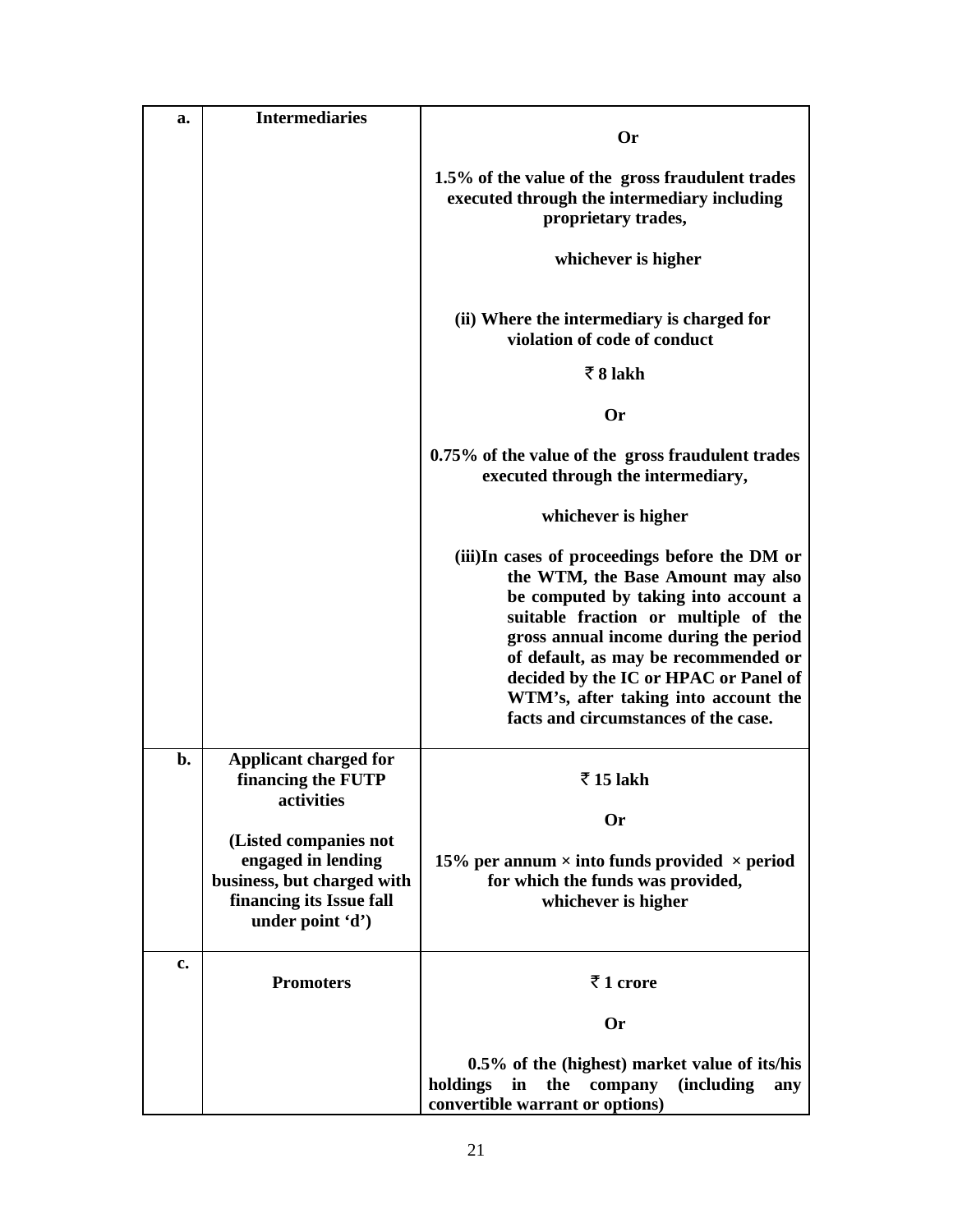|    |                                                                       | whichever is higher                                                                                                                                                                                                                                       |
|----|-----------------------------------------------------------------------|-----------------------------------------------------------------------------------------------------------------------------------------------------------------------------------------------------------------------------------------------------------|
|    | <b>Whole Time Directors or</b><br><b>Chairman</b>                     | $\bar{z}$ 25 lakh<br><b>Or</b><br>0.5 % of the (highest) market value of its/his<br>the company<br>holdings in<br><i>(including)</i><br>any<br>convertible warrants or options)<br>whichever is higher;                                                   |
|    | <b>Other directors or Key</b><br><b>Managerial Personnel</b><br>(KMP) | ₹10 lakh                                                                                                                                                                                                                                                  |
|    |                                                                       | Note:<br>I.<br>In case of pre-IPO related matters, the<br>market value will be computed on the<br>basis of the listing price.<br>II.<br>In the case of already listed companies,<br>the value of holdings during the period of<br>default shall be taken. |
| d. | <b>Listed companies</b><br>(to be borne by the                        | ₹10 lakh                                                                                                                                                                                                                                                  |
|    | promoter group or                                                     | <b>Or</b>                                                                                                                                                                                                                                                 |
|    | directors or KMPs or the                                              |                                                                                                                                                                                                                                                           |
|    | company or both, as the<br>case may be)                               | 0.1% of its (highest) entire market cap during the<br>period of the default.<br>whichever is higher                                                                                                                                                       |
|    | (In case where the charge                                             | Note:                                                                                                                                                                                                                                                     |
|    | against a company is of                                               | I.<br>In case of pre-IPO related matters, the                                                                                                                                                                                                             |
|    | funding its own issue or                                              | market value will be computed on the                                                                                                                                                                                                                      |
|    | any other FUTP charge                                                 | basis of the listing price.                                                                                                                                                                                                                               |
|    | and the promoters or                                                  | II.<br>In the case of already listed companies,                                                                                                                                                                                                           |
|    | directors are also charged<br>for the same default as the             | the value of holdings during the period of<br>default shall be taken.                                                                                                                                                                                     |
|    | company, then only point                                              |                                                                                                                                                                                                                                                           |
|    | 'd' applies. In other cases,                                          |                                                                                                                                                                                                                                                           |
|    | the higher of point 'c' or                                            |                                                                                                                                                                                                                                                           |
|    | 'd' shall be borne by the                                             |                                                                                                                                                                                                                                                           |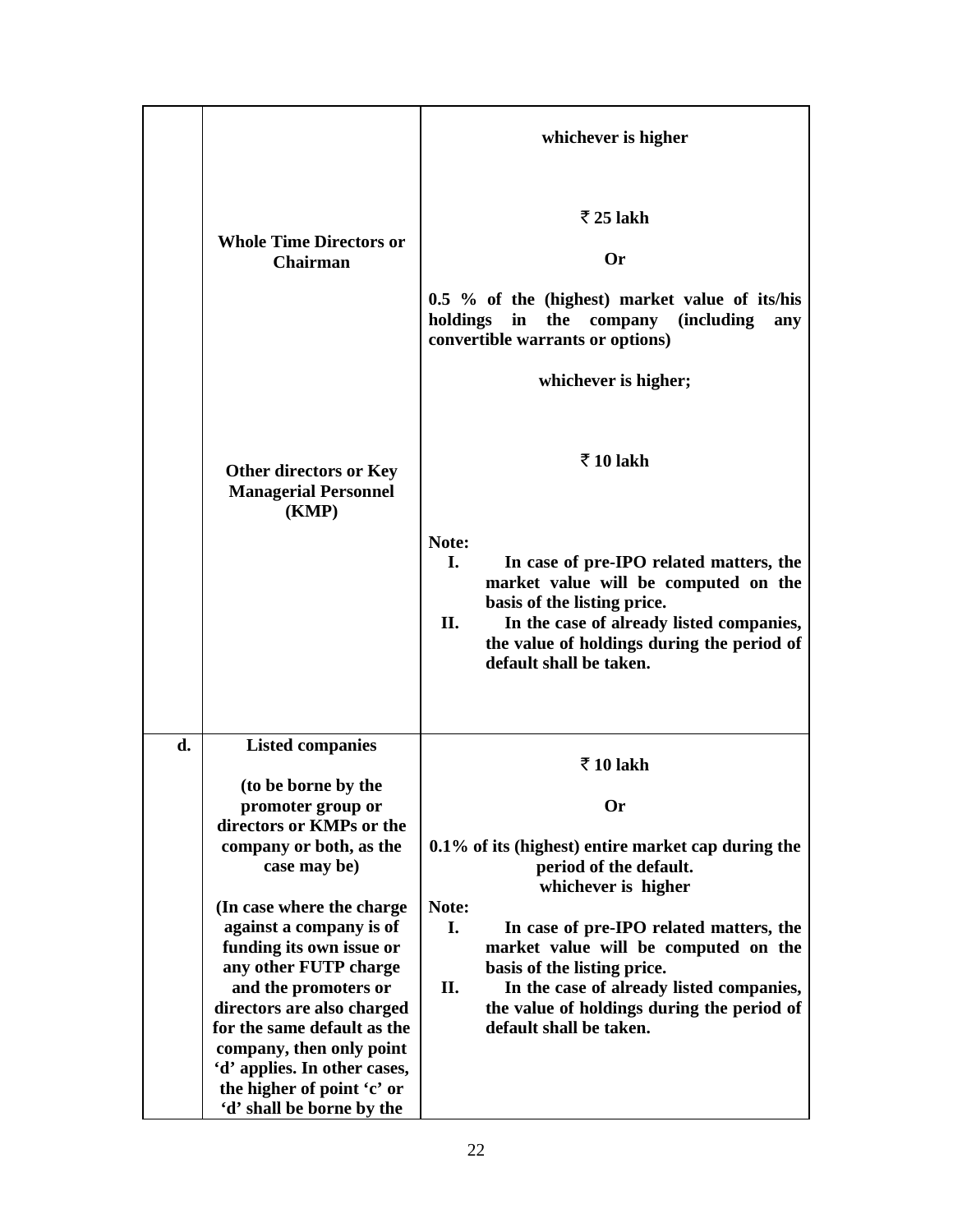|    | promoters or directors, as                          |                                                                                           |
|----|-----------------------------------------------------|-------------------------------------------------------------------------------------------|
|    | the case may be)                                    |                                                                                           |
| e. | <b>Name-lender clients or</b>                       | To be determined for each applicant as                                                    |
|    | front-entities or dummy                             | recommended or decided by the IC or HPAC or                                               |
|    | entities                                            | Panel of WTMs on the basis of the facts and                                               |
|    |                                                     | circumstances of each case                                                                |
| f. | <b>Key-operators</b>                                | To be determined for each applicant as<br>recommended or decided by the IC or HPAC or     |
|    |                                                     | Panel of WTMs on the basis of the facts and                                               |
|    |                                                     | circumstances of each case.                                                               |
|    |                                                     |                                                                                           |
|    |                                                     | Notwithstanding the above, in case of the key                                             |
|    |                                                     | operator transferring the bulk or the whole of his                                        |
|    |                                                     | share of proceeds or securities cornered, to                                              |
|    |                                                     | another, the base amount may also be added by a                                           |
|    |                                                     | suitable fraction taking into account a suitable                                          |
|    |                                                     | fraction or multiple of the gross amount or                                               |
|    |                                                     | transfers made, as may be recommended or                                                  |
|    |                                                     | decided by the IC or HPAC or Panel of WTM's<br>after taking into account the facts<br>and |
|    |                                                     | circumstances of the case.                                                                |
|    |                                                     |                                                                                           |
| g. | <b>FII</b>                                          | ₹ 35 lakh                                                                                 |
|    | <b>Proprietary sub-account</b>                      |                                                                                           |
|    |                                                     | <b>Or</b>                                                                                 |
|    |                                                     |                                                                                           |
|    |                                                     | 0.005% of the total assets under custody (AUC),<br>whichever is higher                    |
|    |                                                     |                                                                                           |
|    | Non-proprietary sub-                                | $\overline{5}$ 20 lakh                                                                    |
|    | accounts                                            |                                                                                           |
|    |                                                     | <b>Or</b>                                                                                 |
|    |                                                     | 0.005% of the total AUC,                                                                  |
|    |                                                     | whichever is higher                                                                       |
|    |                                                     |                                                                                           |
| h. | <b>Book running lead</b>                            |                                                                                           |
|    | manager or lead manager                             | 1% of the issue or takeover size (or the estimated                                        |
|    |                                                     | issue size) handled by the Book running lead                                              |
|    | and                                                 | manager or lead manager                                                                   |
|    |                                                     | and                                                                                       |
|    | other intermediaries<br>associated with an issue or | 0.25% for other intermediaries                                                            |
|    | takeover                                            |                                                                                           |
| i. | AMC, trustee, sponsor,                              | ₹ 25 lakh                                                                                 |
|    | etc.                                                |                                                                                           |
|    |                                                     | <b>Or</b>                                                                                 |
|    |                                                     |                                                                                           |
|    | (In case of mutual fund,                            |                                                                                           |
|    | etc., to be borne by the                            | 0.001% of the total assets under management                                               |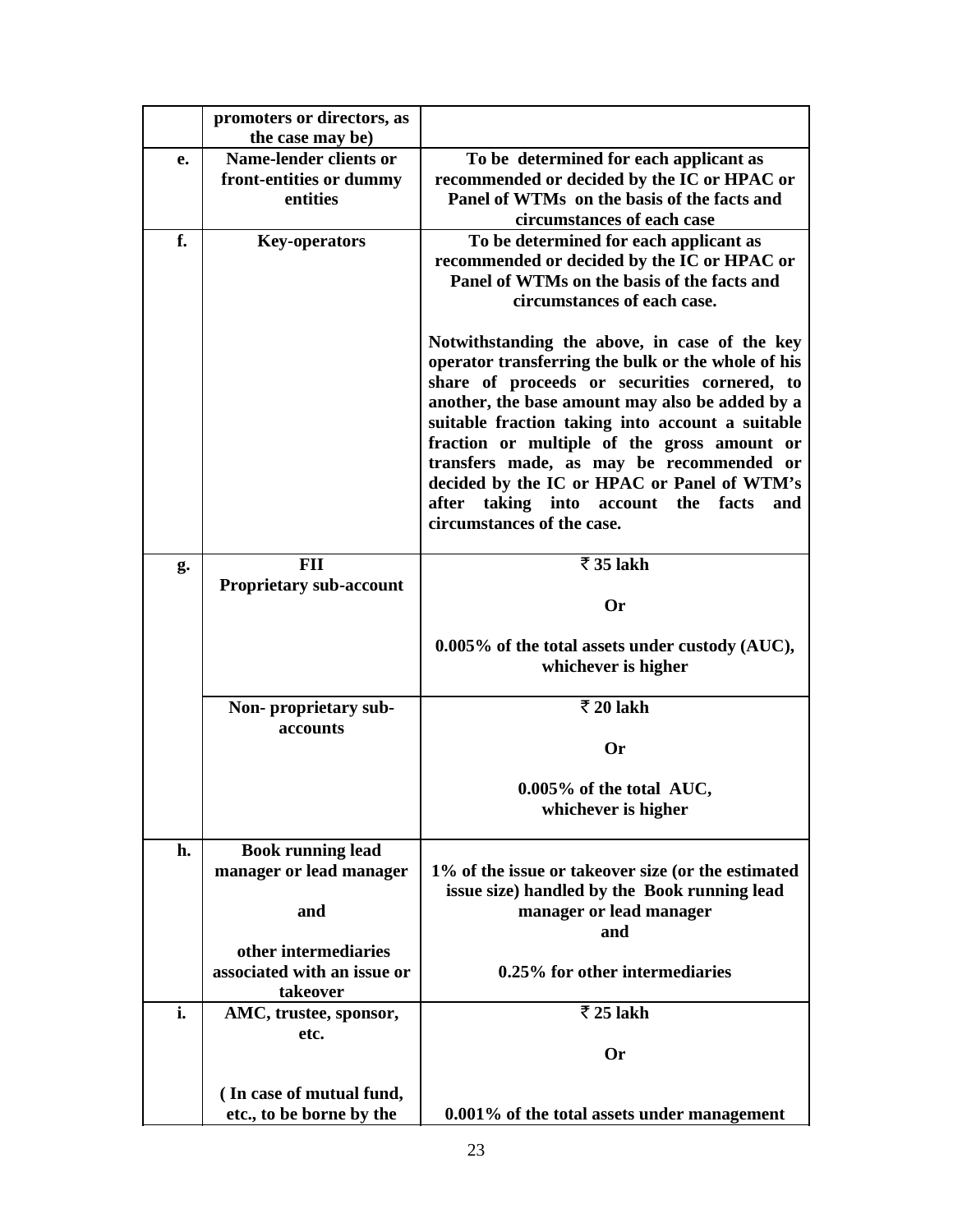|    | AMC, CIMC, manager,                                           | (AUM)                                                                                                                                                              |
|----|---------------------------------------------------------------|--------------------------------------------------------------------------------------------------------------------------------------------------------------------|
|    | etc., and not to be passed<br>on to the schemes)              | Or                                                                                                                                                                 |
|    |                                                               | $0.1\%$ of the net worth;<br>whichever is higher                                                                                                                   |
| j. | Where none of the above<br>are applicable to the<br>applicant | To be determined for each applicant as<br>recommended or decided by the IC or HPAC or<br>Panel of WTMs on the basis of the facts and<br>circumstances of each case |

**\* TO be calculated per scrip or product manipulated. In case the scrip is part of any index maintained by BSE Ltd or National Stock Exchange of India Ltd, the Base Amount shall be increased by 15%.** 

In these guidelines the following persons shall be treated as 'name-lender':

An applicant who allows his name to be used or whose name is used for opening a demat account or client account by another, who operates the same as his own account. It includes an account-lender whose demat account or client account is allowed to be used or used for market transactions by anyone other than himself, for the purpose of any activity by such other, including manipulation or other fraudulent activities.

A key operator referred to in these guidelines, includes the main manipulator and any other applicant who in the opinion of the IC or HPAC or Panel of WTM's may be so categorised.

### **Chapter VI BENCHMARK AMOUNT IN DISCLOSURE RELATED DEFAULTS UNDER SEBI (SAST) REGULATIONS , SEBI (PIT) REGULATIONS AND OTHER DISCLOSURES AND REPORTING REQUIREMENTS, etc.**

The Benchmark Amount for disclosure defaults i.e. B (D) may be computed on the basis of this Chapter. This chapter does not deal with those disclosure defaults which amount to FUTP.

However the IC or HPAC or Panel of WTM's, may, in cases of serious disclosure defaults take the Benchmark Amount of the applicant as per the provisions of securities laws if the amounts arrived at on the basis of the calculations are found to be low and not commensurate to the seriousness of the alleged default or the ill-gotten profit and/or loss avoided by the applicant.

### **B(D) = BASE VALUE AS PER TABLE IX X SUM OF BASE AMOUNTS AS PER TABLE VI OR VII**

### **TABLE VI- BASE AMOUNT - DISCLOSURES UNDER SEBI (SAST) REGULATIONS**

**PERCENTAGE OF SHAREHOLDING BASE AMOUNT FOR VIOLATION OF**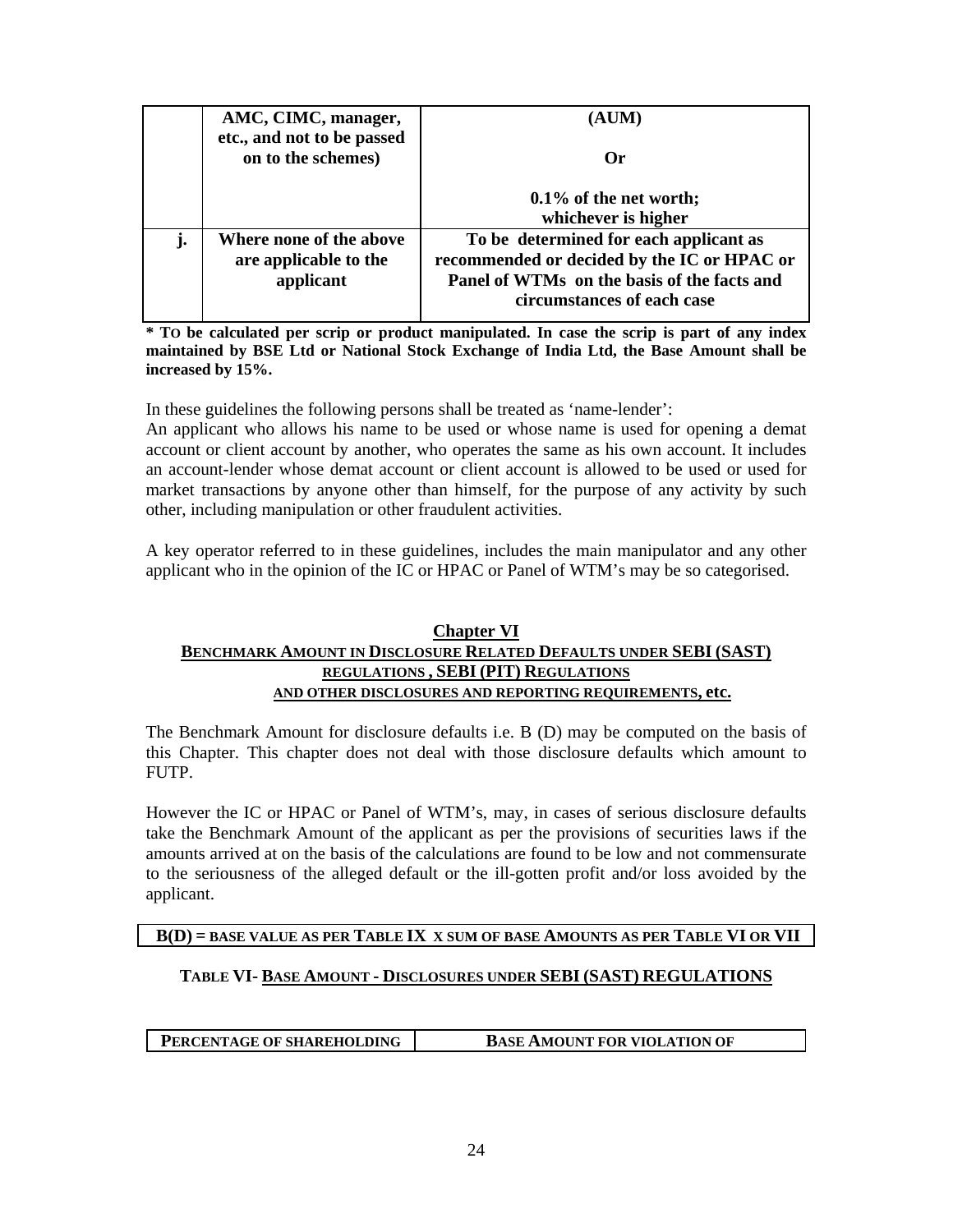| OR VOTING RIGHTS ACQUIRED OR   | <b>REGULATION</b>                                                    | <b>REGULATION</b>                                           | <b>REGULATION 8A</b>                              |
|--------------------------------|----------------------------------------------------------------------|-------------------------------------------------------------|---------------------------------------------------|
| DISPOSED BUT NOT DISCLOSED OR  | 7 OF SEBI                                                            | 8 OF SEBI                                                   | OF SEBI                                           |
| PERCENTAGE OF ENCUMBERED       | (SAST)                                                               | (SAST)                                                      | (SAST)                                            |
| SHARES BUT NOT DISCLOSED, etc. | REGULATIONS,                                                         | REGULATIONS,                                                | REGULATIONS,                                      |
|                                | 1997                                                                 | 1997*                                                       | 1997                                              |
|                                |                                                                      |                                                             |                                                   |
|                                | <b>OR</b>                                                            | <b>OR</b>                                                   | <b>OR</b>                                         |
|                                | <b>REGULATION</b>                                                    | <b>REGULATION</b>                                           | <b>REGULATION</b>                                 |
|                                | 29 OF SEBI                                                           | 30 OF SEBI                                                  | 31 OF SEBI                                        |
|                                | (SAST)                                                               | (SAST)                                                      | (SAST)                                            |
|                                | <b>REGULATIONS,</b>                                                  | REGULATIONS,                                                | REGULATIONS,                                      |
|                                | 2011                                                                 | 2011*                                                       | 2011                                              |
| Upto $2\%$                     |                                                                      | $\overline{z}$ 1 lakh                                       |                                                   |
|                                |                                                                      |                                                             |                                                   |
|                                |                                                                      | $^{+}$                                                      |                                                   |
|                                |                                                                      | ₹ 5,000/- For every three months delay <sup>#</sup> or part |                                                   |
|                                |                                                                      | thereof                                                     |                                                   |
| $2\%$ to less than 5 $\%$      | $\overline{z}$ 2 lakh                                                |                                                             |                                                   |
|                                |                                                                      |                                                             |                                                   |
|                                |                                                                      | $^{+}$                                                      |                                                   |
|                                |                                                                      |                                                             |                                                   |
|                                |                                                                      | ₹ 10,000/- For every three months delay or part             |                                                   |
|                                |                                                                      | thereof                                                     |                                                   |
| $5\%$ to less than $10\%$      |                                                                      | $\overline{5}$ Jakh                                         |                                                   |
|                                |                                                                      |                                                             |                                                   |
|                                |                                                                      | $+$                                                         |                                                   |
|                                |                                                                      |                                                             |                                                   |
|                                |                                                                      |                                                             | ₹15,000/- For every three months delay or part    |
|                                |                                                                      | thereof                                                     |                                                   |
| 10 % to less than 15 %         |                                                                      |                                                             | ₹ 10 lakh + 0.1 % of the value of the holding not |
|                                |                                                                      | disclosed, etc.                                             |                                                   |
|                                |                                                                      |                                                             |                                                   |
|                                |                                                                      | $\ddag$                                                     |                                                   |
|                                |                                                                      |                                                             | ₹ 20,000/- For every three months delay or part   |
|                                |                                                                      | thereof                                                     |                                                   |
| 15% and above                  |                                                                      |                                                             |                                                   |
|                                | ₹ 15 lakh + 0.1 % of the value of the holding not<br>disclosed, etc. |                                                             |                                                   |
|                                |                                                                      |                                                             |                                                   |
|                                |                                                                      | $\ddag$                                                     |                                                   |
|                                |                                                                      |                                                             |                                                   |
|                                |                                                                      |                                                             | ₹ 25,000/- For every three months delay or part   |
|                                |                                                                      | thereof                                                     |                                                   |

**\* The Base Amount shall only be as per the lowest slab, irrespective of change in shareholding over the reporting period. In case of defaults related to disclosures that are required to be made annually, and application is filed for settlement of such defaults, the amount for delay for every three months or part thereof shall be computed only for the first non-disclosure. In case the applicant complies with the annual reporting requirements for a few years, such compliance**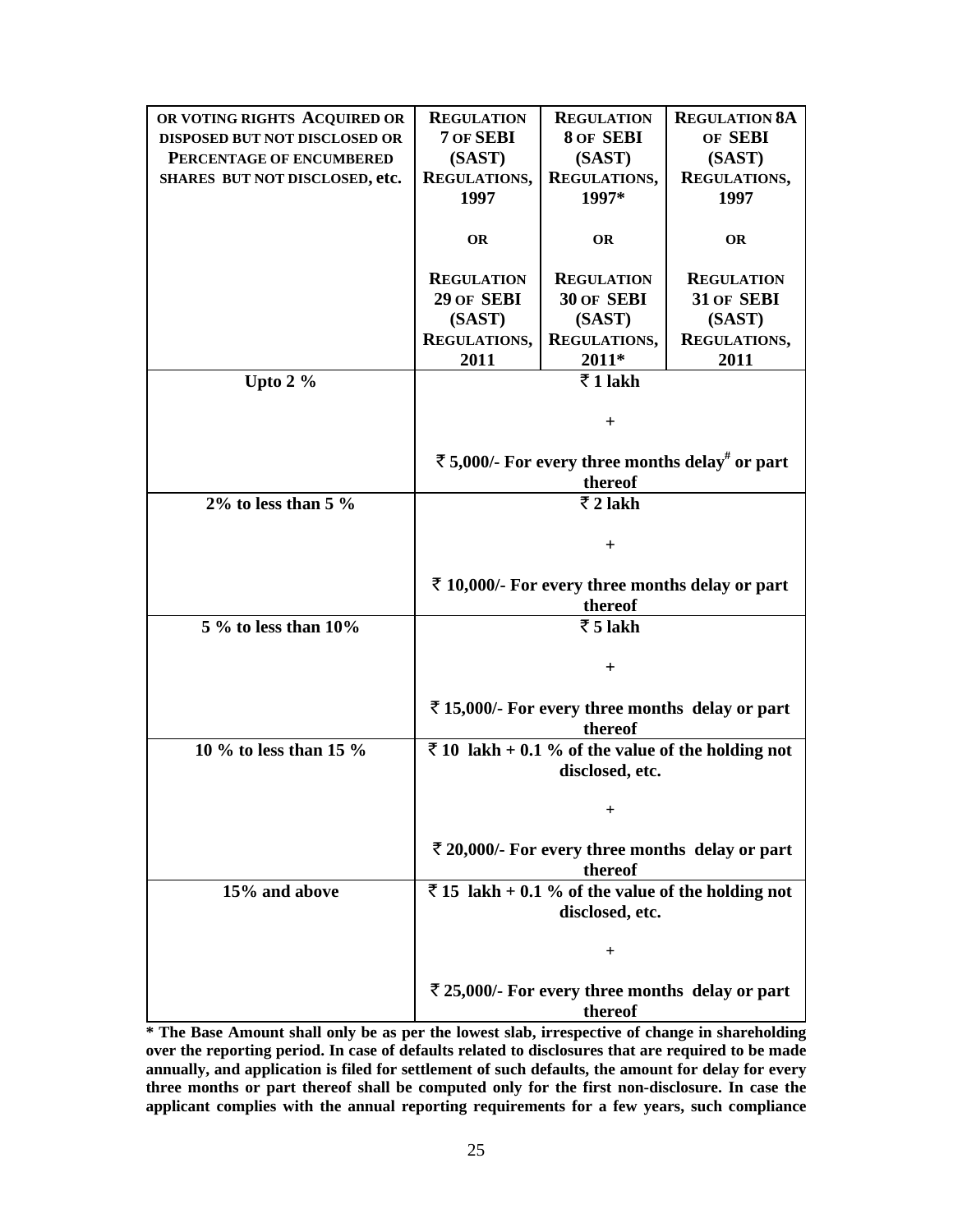**will not result in a higher base amount than would have otherwise be calculated for continuous defaults.** 

**#The period of delay is to be calculated from the last day, when the disclosure ought to have been made, as required by the regulations.** 

**In case a correct disclosure is made on time but filed in the wrong format, the Base Amount shall be reduced by 75%.** 

### **TABLE VII- BASE AMOUNT - TRANSACTION SPECIFIC DISCLOSURES UNDER REGULATIONS 13(3), 13(4), 13(4A) AND CORRESPONDING 13 (6) OF SEBI (PIT) REGULATIONS 1992,**

| PERCENTAGE OF SHAREHOLDING OR<br>VOTING ACQUIRED BUT NOT DISCLOSED,<br>etc. | <b>BASE AMOUNT*</b>                              |
|-----------------------------------------------------------------------------|--------------------------------------------------|
| Upto $2\%$                                                                  | $\overline{5}$ 1.5 lakh                          |
|                                                                             | $\boldsymbol{+}$                                 |
|                                                                             | ₹7,500/- For every three months delay            |
|                                                                             | or part thereof                                  |
| $2\%$ to less than $5\%$                                                    | $\overline{z}$ 2.5 lakh                          |
|                                                                             |                                                  |
|                                                                             | ₹12,500/- For every three months delay           |
|                                                                             | or part thereof                                  |
| $5\%$ to less than $10\%$                                                   | $\bar{z}$ 6 lakh                                 |
|                                                                             |                                                  |
|                                                                             | ₹ 17,500/- For every three months delay          |
|                                                                             | or part thereof                                  |
| 10 % to less than $15%$                                                     | $\bar{\tau}$ 12 lakh + 0.1 % of the value of the |
|                                                                             | holding not disclosed, etc.                      |
|                                                                             |                                                  |
|                                                                             | ₹ 22,500/- For every three months delay          |
|                                                                             | or part thereof                                  |
|                                                                             |                                                  |
| 15% and above                                                               | ₹ 20 lakh + 0.1 % of the value of the            |
|                                                                             | holding not disclosed, etc.                      |
|                                                                             |                                                  |
|                                                                             | ₹ 25,000/- For every three months delay          |
|                                                                             | or part thereof                                  |

**\*In cases of disclosures not made by the connected persons and by the KMPs, the Base Amount may be increased by 25%.** 

**In case the applicant is charged for non-disclosure of both SEBI (SAST) Regulations and SEBI (PIT) Regulations, the Base Amount arrived at for any one of the Regulations shall be reduced by 75%.** 

#### **OTHER DISCLOSURES AND REPORTING REQUIREMENTS**

### **B(D) = BASE VALUE AS PER TABLE IX X SUM OF BASE AMOUNTS AS PER TABLE VIII**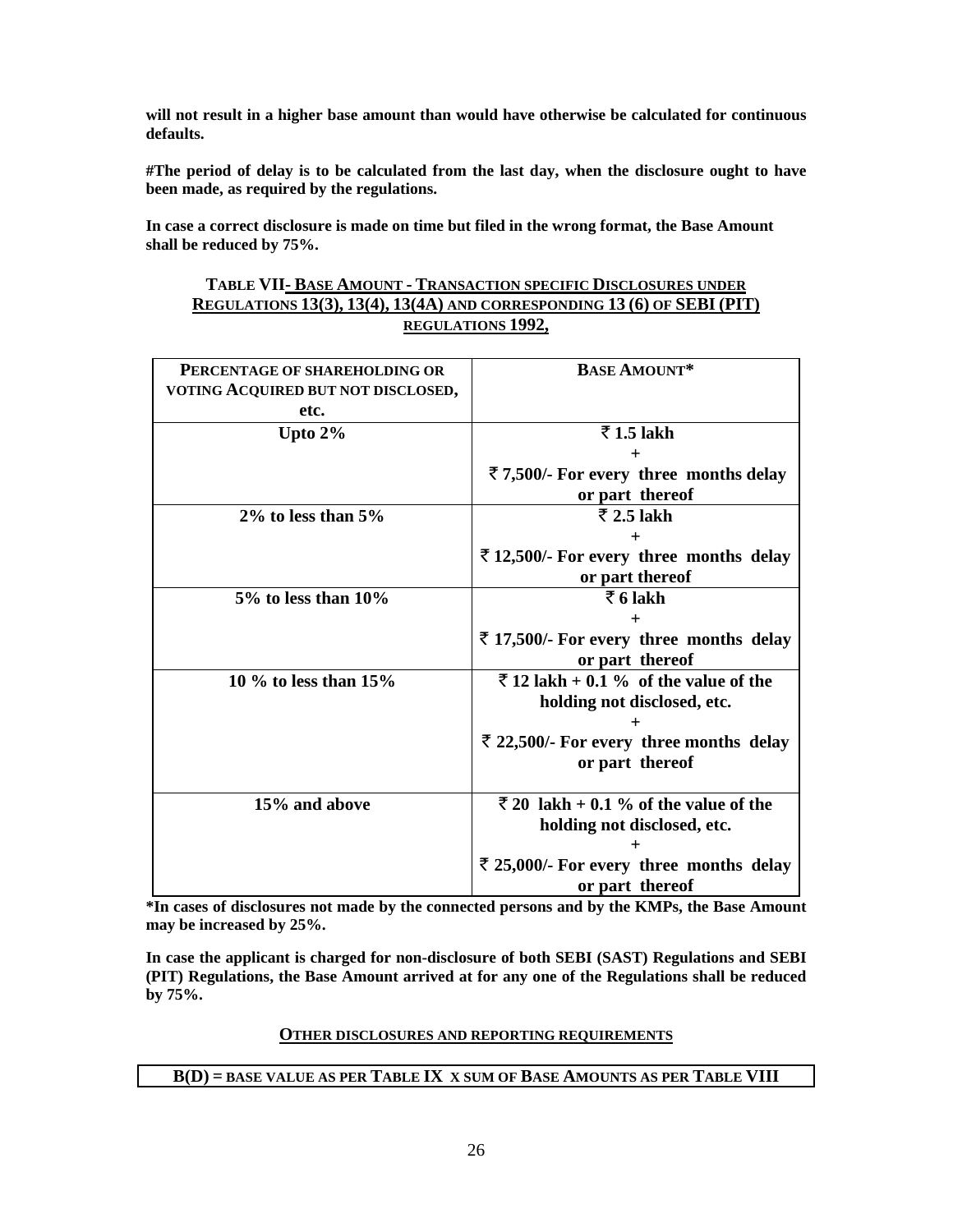# **TABLE VIII- BASE AMOUNT**

| <b>NATURE OF DEFAULT</b>                                                                                                                                                                                                                                                          | <b>BASE AMOUNT</b>                                                            |
|-----------------------------------------------------------------------------------------------------------------------------------------------------------------------------------------------------------------------------------------------------------------------------------|-------------------------------------------------------------------------------|
| <b>TYPE OF NON-DISCLOSURE</b>                                                                                                                                                                                                                                                     |                                                                               |
| <b>SEBI (PIT) Regulations</b><br><b>Periodical and other disclosures</b>                                                                                                                                                                                                          | $\bar{z}$ 3 lakh<br>₹ 5,000/- for every three months<br>delay or part thereof |
| <b>SEBI (SAST) Regulations</b>                                                                                                                                                                                                                                                    | $\overline{z}$ 2 lakh                                                         |
| Reporting requirements or disclosures for which<br>exemptions are available, except cases of non-<br>compliance of a condition precedent for availing<br>exemption would result in the triggering of an<br>open offer obligation                                                  | $\pm$<br>₹ 10,000/- for every three months<br>delay or part thereof           |
| (In respect of Regulation 6 of SEBI (SAST)<br>Regulations, 1997 the provisions are dated and no<br>amount may be recommended, except in case of<br>standalone violations of Regulation 6 of SEBI<br>(SAST) Regulations, 1997 the minimum amount of `<br>2 lacs may be applicable) |                                                                               |
| <b>SEBI</b> (FII) Regulations<br><b>Failure to provide information</b>                                                                                                                                                                                                            | $\bar{\tau}$ 20 lakh per default                                              |
| <b>Intimation of material changes</b>                                                                                                                                                                                                                                             | $\bar{z}$ 5 lakh per default                                                  |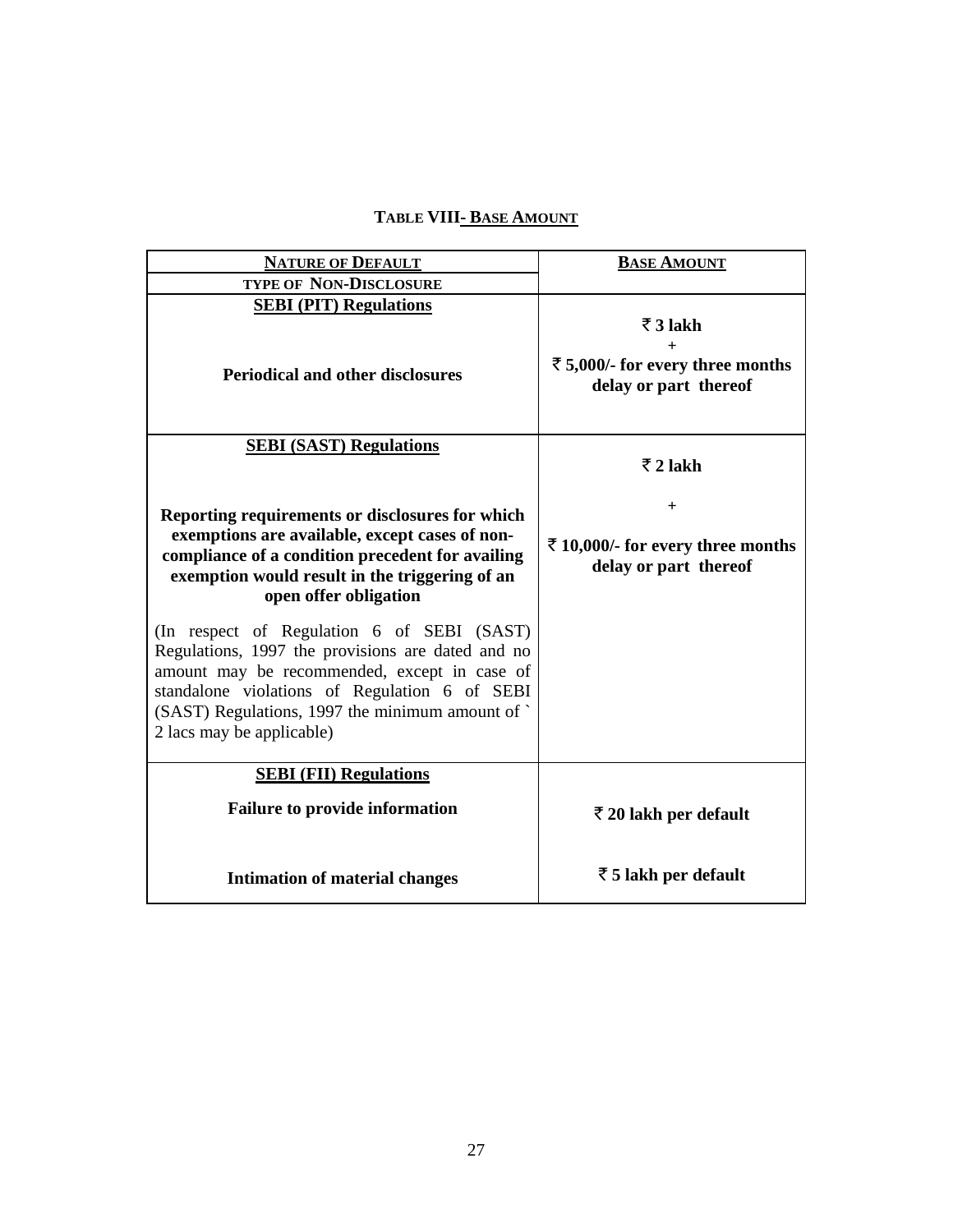| Others<br>Code of conduct reporting requirements<br>or                                                                                                       | $\bar{z}$ 2 lakh<br>$^{+}$                                 |
|--------------------------------------------------------------------------------------------------------------------------------------------------------------|------------------------------------------------------------|
| Disclosures on appointment of director<br>0r<br>Any other disclosure related defaults that are not<br>detailed in these guidelines, if deemed<br>appropriate | ₹ 10,000/- for every three<br>months delay or part thereof |

### **TABLE IX - BASE VALUE**

|              | <b>NATURE OF DEFAULT</b>                                                                                                                                    | <b>BASE VALUE</b> |
|--------------|-------------------------------------------------------------------------------------------------------------------------------------------------------------|-------------------|
| a)           | Per se SAST or PIT or ICDR regulation, etc.<br>violation, not falling in any of the below<br>mentioned categories                                           |                   |
| $\mathbf{b}$ | Non-disclosure charge in combination with<br>any other charge                                                                                               | 1.1               |
| c)           | Charge of non-disclosure, although timely<br>related disclosure made under any other<br><b>Regulation(s)</b>                                                | 0.6               |
| d)           | Charge of non-disclosure, although timely<br>related disclosure made under any other<br>regulation of SEBI (SAST) Regulations or<br>listing agreement, etc. | 0.55              |
| $\bf e)$     | Companies with paid-up share capital below<br>$\bar{z}$ 10 crore (not applicable to companies<br>which are exclusively holding companies)                   | 0.5               |

**All factors 'a' to 'e' in Table IX are mutually exclusive. In case of applicability of more than one factor, the lowest factor is to be considered.** 

### **OPEN OFFER DEFAULTS INCLUDING INDIRECT ACQUISITION (CONSENTABLE CASES ONLY)**

The Benchmark amount for open offer defaults ie. B (OO) may be computed on the basis provided below.

However the IC or HPAC or Panel of WTM's, may, in cases of serious open offer default, take the Benchmark Amount of the applicant as per the provisions of securities laws if the amounts arrived at on the basis of the calculations are found to be low and not commensurate to the seriousness of the alleged default.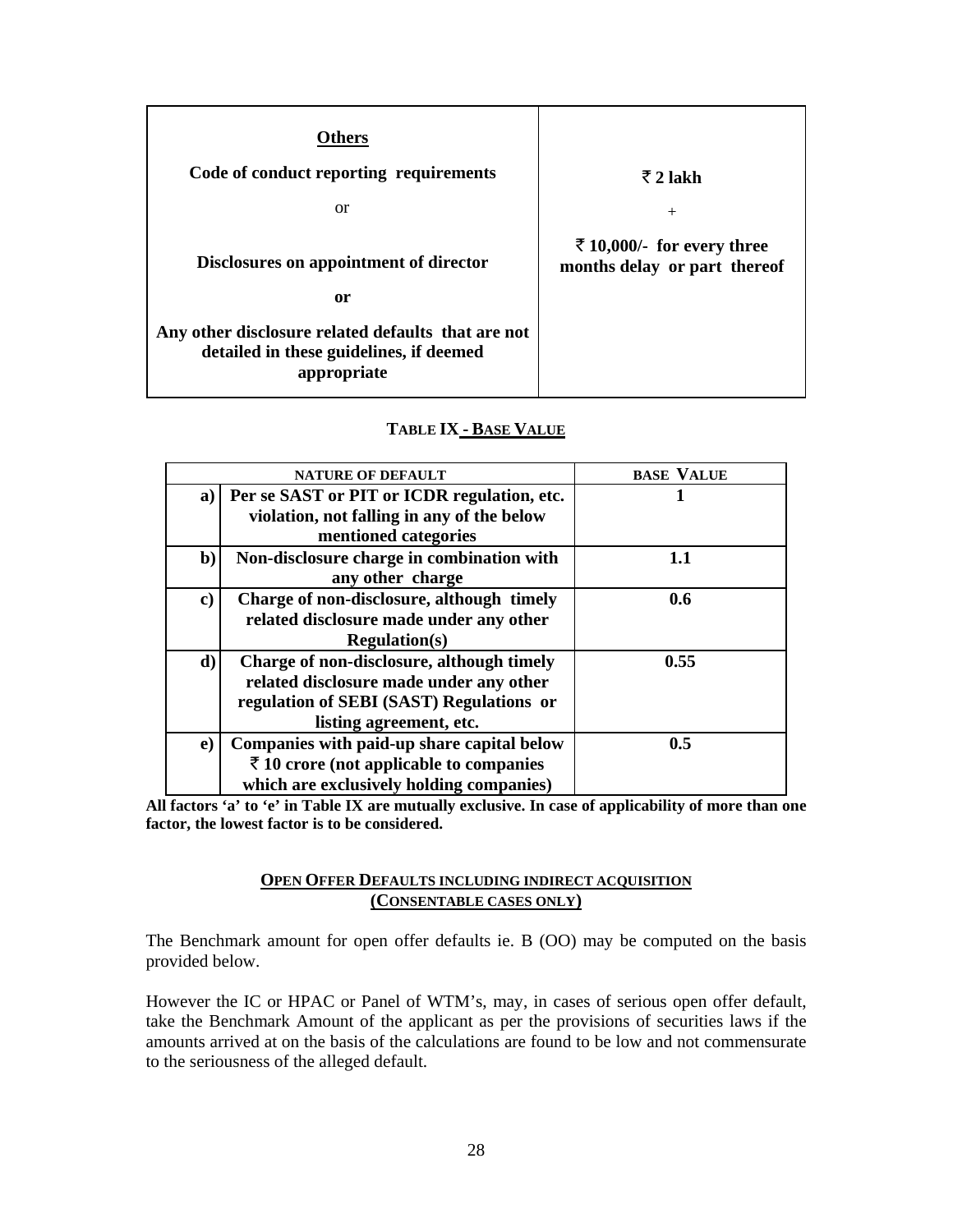The non-compliance of a condition precedent for availing exemption would result in the triggering of an open offer obligation and would be considered as per under Table X and XI.

### **B(OO) = SUM OF BASE VALUES AS PER TABLE XI ×BASE AMOUNT AS PER TABLE X**

| <b>NATURE OF DEFAULT</b>                                                                                                                                                  | <b>BASE AMOUNT FOR ACQUIRER</b><br><b>AND PACS</b>                                                                                |
|---------------------------------------------------------------------------------------------------------------------------------------------------------------------------|-----------------------------------------------------------------------------------------------------------------------------------|
| Delayed open offer                                                                                                                                                        | $\overline{z}$ 25 lakh<br>or                                                                                                      |
|                                                                                                                                                                           | $0.25\%$ of the open offer size, i.e.<br>max number of shares for which                                                           |
| Cases of open offer defaults referred for<br>adjudication                                                                                                                 | open offer must be given x<br>applicable open offer price,<br>which ever is higher                                                |
| Delayed open offer                                                                                                                                                        | $\bar{z}$ 50 lakh<br>or<br>0.5% of the open offer size,                                                                           |
| (after direction from the Board)                                                                                                                                          | whichever is higher.                                                                                                              |
| Where the making of the open offer is<br>infructuous <i>i.e.</i> when company has been<br>delisted, etc.<br>Where the open offer is not beneficial to<br>the shareholders | To be recommended or decided<br>by the IC or HPAC or Panel of<br>WTMs on the basis of the facts<br>and circumstances of each case |
|                                                                                                                                                                           |                                                                                                                                   |

#### **TABLE X-BASE AMOUNT**

### **TABLE XI-BASE VALUES**

|   | NATURE OF DEFAULT UNDER CONSIDERATION    | <b>BASE VALUE</b> |
|---|------------------------------------------|-------------------|
| a | Entity in control of the target company, |                   |
|   | prior to triggering the takeover         |                   |
|   | Entity not in control of target company, | 1.2.              |
|   | prior to triggering the takeover         |                   |
|   | <b>Illiquid Scrip</b>                    | 03                |

**Factors 'a' and 'b' are mutually exclusive.** 

### **Chapter VII BENCHMARK AMOUNT FOR OTHER DEFAULTS BY INTERMEDIARIES , REGULATED ENTITIES, 'B (I/RE)':**

The Benchmark Amount for other defaults by intermediaries (I) and other regulated entities (RE) i.e. B(I/RE) may be computed on the basis of this Chapter. This Chapter is not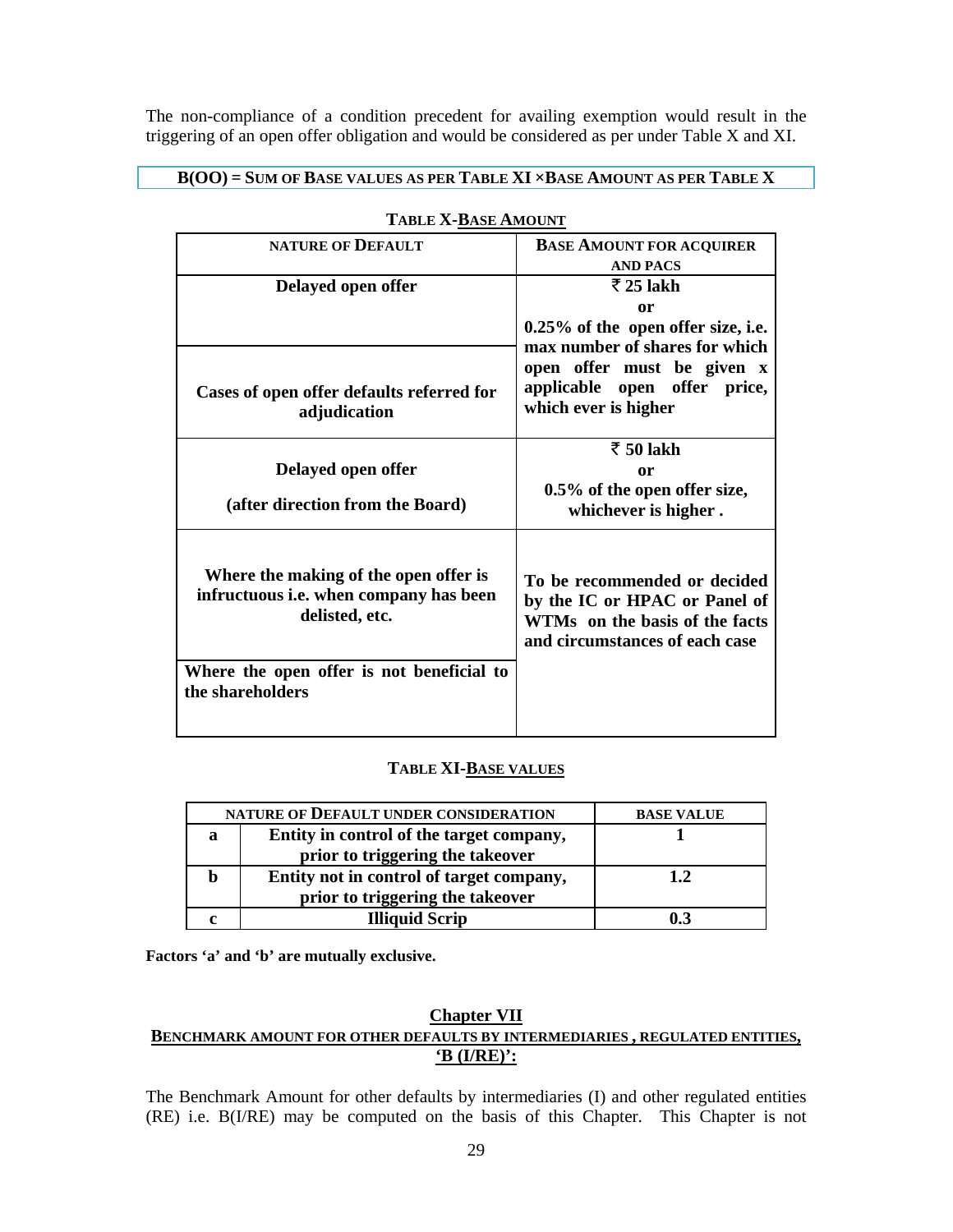applicable where default is dealt with under Chapter V or is by a CIS, mutual fund, etc., where the proposed remedy may be disgorgement or refund or winding up of the scheme or fund.

However the IC or HPAC or Panel of WTM's may in cases of serious violations take the Benchmark Amount of the applicant as per the provisions securities laws if the amounts arrived at on the basis of the calculations are found to be low and not commensurate to the seriousness of the alleged default.

### **B(I/RE) = SUM OF ALL BASE AMOUNTS AS PER TABLE XII + 25 % OF THE GROSS FEE EARNED\* IN RESPECT OF THE MAJOR DEFAULTS, WHERE DETERMINABLE**

**\*A lower percentage may be taken in respect of Public Sector Undertakings.** 

| <b>NATURE OF</b>      | <b>BASE AMOUNT</b>   |  |                               |
|-----------------------|----------------------|--|-------------------------------|
| <b>DEFAULT</b>        | <b>MINOR CASES</b>   |  | MAJOR CASES <sup>#</sup>      |
|                       |                      |  |                               |
| Code of               |                      |  |                               |
| conduct               |                      |  |                               |
| related               |                      |  |                               |
| defaults              |                      |  |                               |
|                       |                      |  |                               |
| <b>Section 15B of</b> |                      |  |                               |
| SEBI Act,             |                      |  |                               |
| etc.                  |                      |  |                               |
| <b>Section 15F of</b> |                      |  |                               |
| <b>SEBI Act</b>       | ₹1 lakh per default  |  | ₹8 lakh per default           |
| $\boldsymbol{\&}$     |                      |  |                               |
| other                 |                      |  |                               |
| stock-broker          |                      |  |                               |
| defaults vis-à-       |                      |  |                               |
| vis clients, etc.     |                      |  |                               |
| Delay in              |                      |  |                               |
| redressing            |                      |  |                               |
| investor              |                      |  |                               |
| grievances*           |                      |  |                               |
| <b>Section 15D</b>    | ₹ 2 lakh per default |  | $\bar{z}$ 20 lakh per default |
| &15E of               | or                   |  | or                            |
| <b>SEBI Act-</b>      | 0.001% of the AUM    |  | 0.001% of the AUM             |
| CIS, AMC,             | or                   |  | or                            |
| and other             | $0.1\%$ of the net   |  | 0.1% of the net worth         |
| fund activity         | worth                |  |                               |
| related               |                      |  | whichever is higher           |
| defaults, etc.,       | whichever is higher  |  |                               |
| including             |                      |  |                               |

### **TABLE XII- BASE AMOUNT**